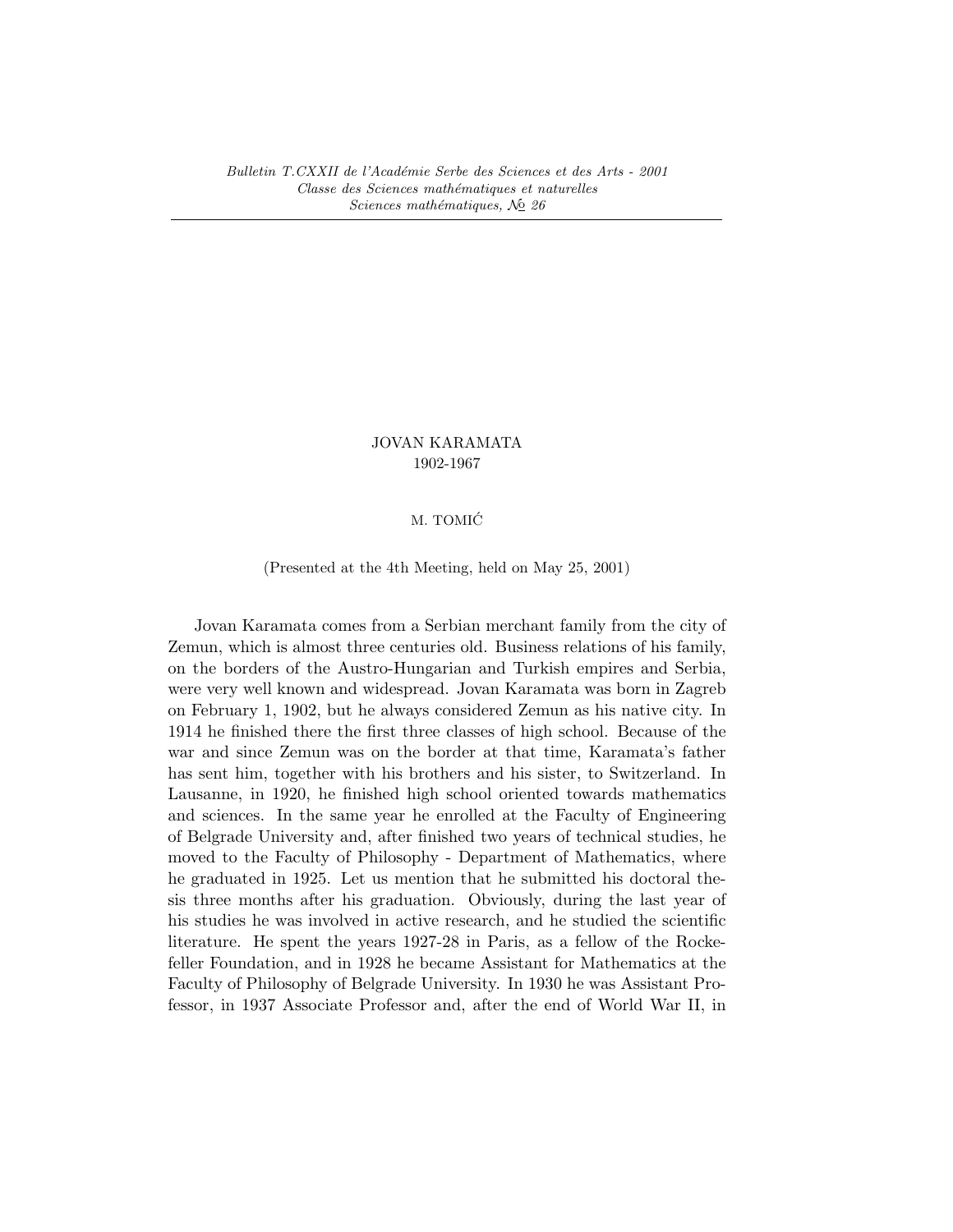1950 he became Full Professor. In 1951 he was elected Full Professor at the University of Geneva.

In 1933 he was elected a Corresponding Member of the Yugoslav Academy of Sciences and Arts (Zagreb). and in 1936 a Corresponding Member of regia Societas Scientiarum Bohemica (Prague). In 1939 he became a Corresponding member, and in 1948 a Full Member of the Serbian Academy of Sciences and Arts.

He was one of the founders of the Mathematical Institute of the Serbian Academy of Sciences and Arts in 1946, and the first Editor-in-Chief of the journal Publications de l'Institut Mathématique (deuxième série). He had a great influence on many students of mathematics in Belgrade and Serbia during the years 1946-1953.

In 1954 he became member of the Editorial Board and Director of the journal L'Enseignement Mathématique from Geneva. His influence on the form and content of this journal was significant.

In 1931 he married Emilija Nikolajević, who gave birth to their two sons and a daughter. His wife died in 1959.

After a long illness, Jovan Karamata died on August 14, 1967 in Geneva. His ashes rest in his native town of Zemun.

\* \* \*

The development of mathematical sciences in Serbia starts with Mihailo Petrović (1864-1943). Petrović was a student of famous french mathematicians: Ch. Hermite, H. Poincar´e, E. Picard, P. Painlev´e. P. Appell. During his studies in Paris, at the Ecole Normale Supérieure, his student fellows were: E. Borel. H. Lebesgue, E. Cartan. who marked this epoch in mathematics. Together with a few colleagues, Petrović not only brought to Serbia scientific ideas and theories from Europe, but also the spirit of science from the end of the 19th and the beginning of the 20th century. Young people, their students, accepted new ideas and theories, but their teachers attracted them also as scientists, not only as mathematicians. Jovan Karamata, who abandoned technical sciences, was attracted by the personality and work of Mihailo Petrović. But after World War I, in 1920, Petrović was tired and the world to which he belonged with all his soul, was vanishing. His creative years were 1900-1914, and his well-known results belonged to the past. Research in the area of differential equations, theory of functions and in particular of functions defined by entire series, was replaced by new fields of investigation and by new ideas. In spite of this, Petrović had influence on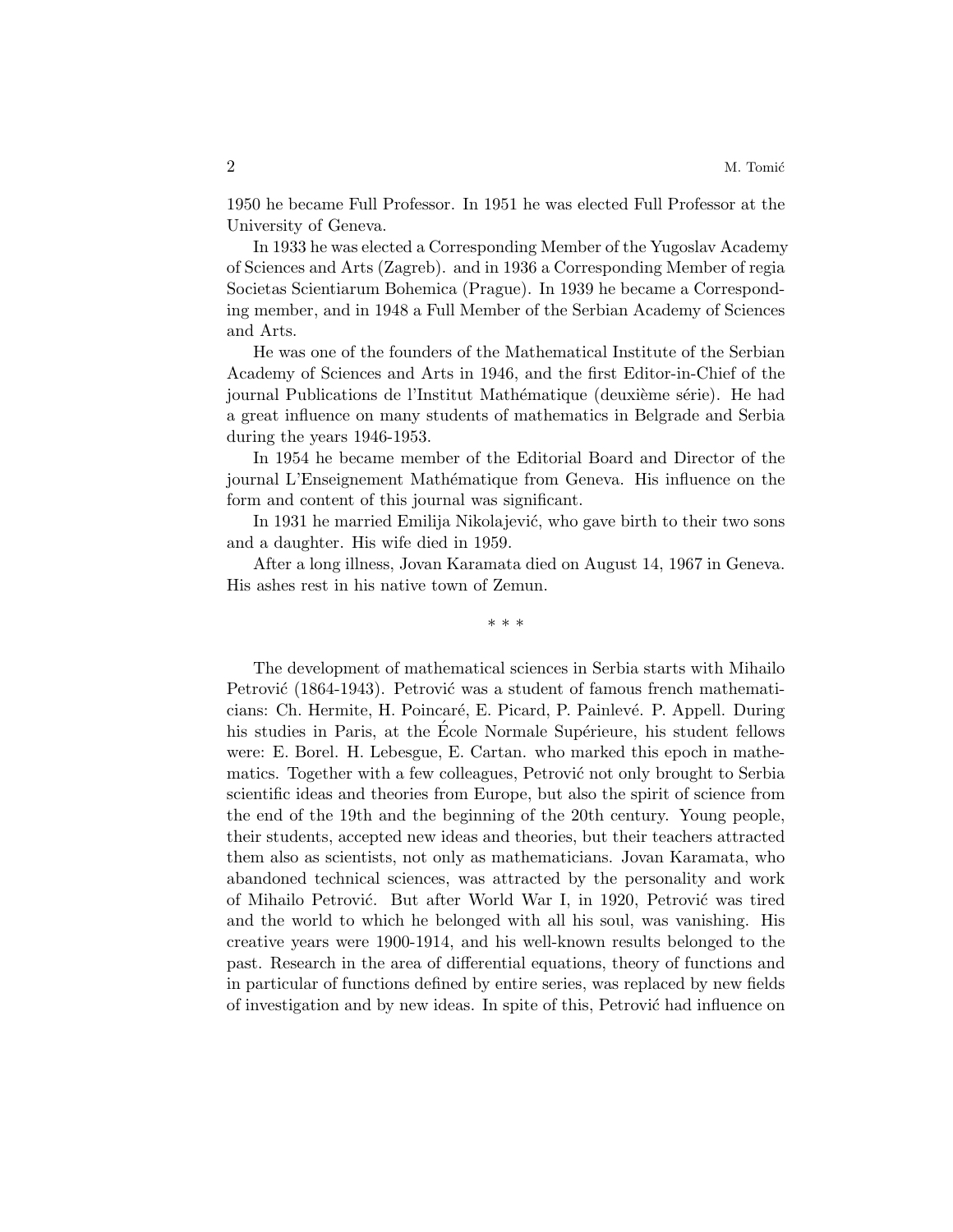the research career of Jovan Karamata, especially at the beginning. Karamata accepted his advice that one should work in modern areas and seek solutions by new methods, and in particular that one should study the contemporary literature. Already as a student, he noticed the importance of the Stieltjes integral, and he used this integral to represent finite and infinite sums in a unique way. He mastered this tool and used it in his first works and also later. Still, Karamata is self-taught in science, and he sought for the proper inspiration in the literature. Perhaps he did not know the words of Abel, but he followed them: it is better to read masters than students. Karamata kept saying that his teacher of classical analysis was the famous book of PÓlya and Szegö<sup>1</sup>. From this book he learned what in classical analysis was called the mathematical style: using minimal means to acquire the greatest possibility of clear expression and natural order in proofs, without using phrases such as "it is easy to prove" and "obviously" . . . Undoubtedly at that time, around 1925, there existed important results proved by ingenious and beautiful techniques, which could serve as a model and standard. A large number of such model proofs, which can serve as an example, can be found in the book of Pólya and Szegö mentioned above and in its references.

Today, classical analysis has no such importance and attraction as it had 70 years ago, in the time when Karamata devoted all his days to this branch of mathematics. Without certain basic notions of modern mathematics, such as the notion of structure, common properties of different mathematical topics, classical analysis looks nowadays for many mathematicians like a collection of isolated propositions. If some among them do not see the beauty of an isolated proposition, it may look to them as art for the art's sake. But the real results in classical mathematics and in every branch of it will not disappear in the future. These are the results which belong neither to some time, not to some special area - these are the results which open the way of progress in science. new results, new consequences and new theories originate from these results. They are the stimulus for new aspirations. D. Hilbert thought that the abundance and diversity of important areas of mathematics require precise and simple methods in resolving basic and essential problems of these areas, which then unite various ideas. But the discovered essence of these foundations, become unexpectedly new areas having their own independent development. On the other hand, new simple

<sup>&</sup>lt;sup>1</sup>G. Pólya and G. Szegó. Aufgaben und Lehrsátze aus der Analysis, Springer (Berlin), 1925.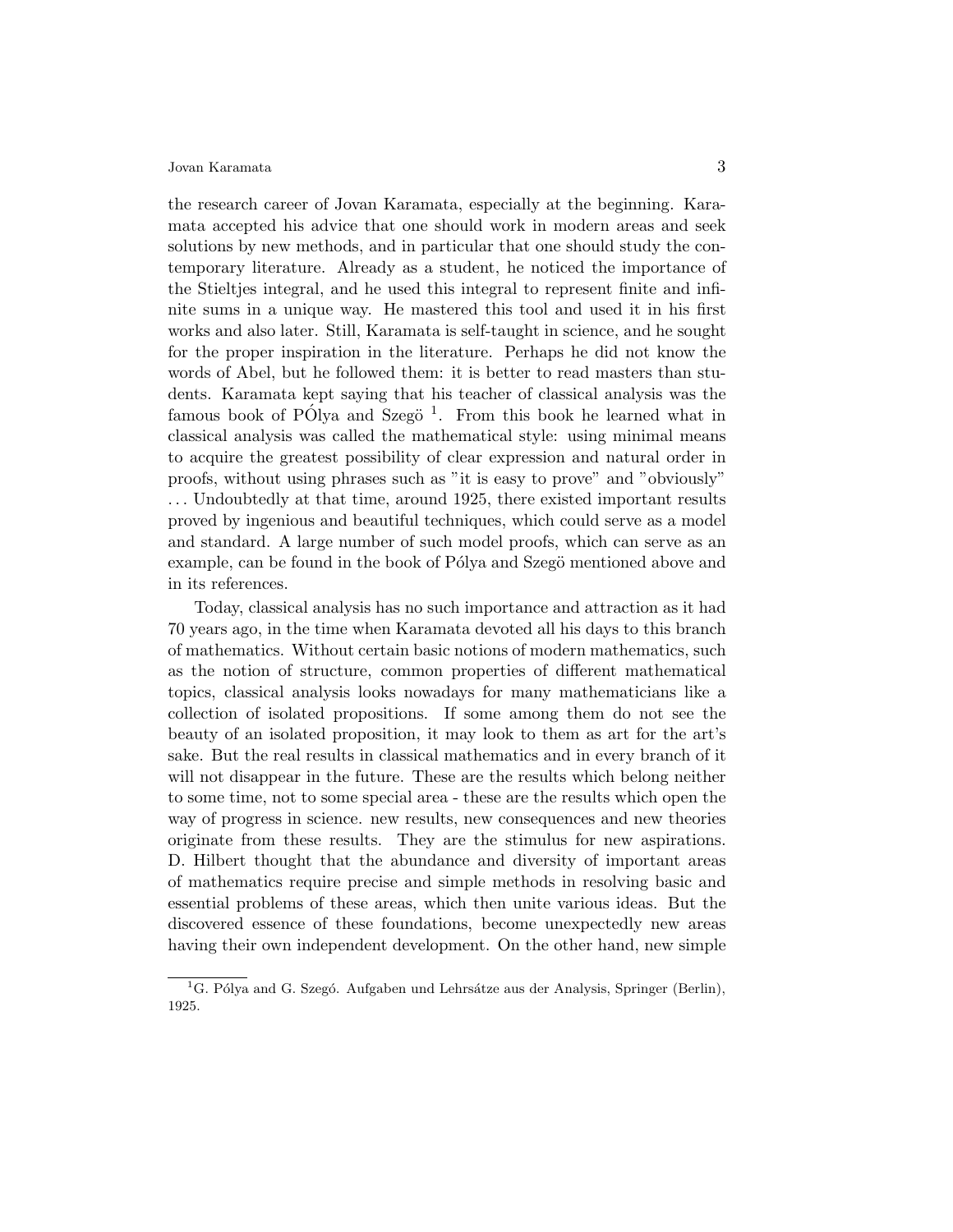proofs which enlighten the whole problem, also give new results and bring important generalizations. Every discipline reaches its summit; only its substance remains.

The work of Jovan Karamata belongs to classical analysis, where it has reached its summit. Karama had the power and the properties of the great analysts of this epoch. He loved elegance in proof, which inspires enthusiasm for mathematics, and original proofs and unexpected ideas, which are more frequent among young mathematicians. He shared with G. H. Hardy the opinion that mathematics is a young people's game. The best three works of Karamata [15], [16], [17] (the numbers refer to the bibliography of Karamata) belongs to the time of his youth, and they became very famous.

As we said, Karamata has found inspiration for his thesis in the book of Pólya and Szegö  $(T. I, section 4)$ , mentioned above. His thesis contains a generalization of Weyl's<sup>2</sup> notion of uniform distribution. The central problem studied in his thesis is the following one:

Let  $\{a_{\nu n}\}\$  be a bounded, double sequence of real numbers,  $a < a_{\nu n} < b$ , and let  $f(x)$  be an R-integrable function in [a, b]; find conditions on the sequence  $\{a_{\nu n}\}\$  and on the function  $f(x)$  that quarantee the existence of the following limit

$$
\lim_{n \to \infty} A_n(f) = \lim_{n \to \infty} \left\{ \frac{1}{n} \sum_{\nu=1}^n f(a_{\nu n}) \right\} = A(f).
$$

Karamata introduced first the notion of uniform distribution of a double sequence defined by

$$
\nu(x) = \lim_{n \to \infty} \frac{r_n(x)}{n}
$$

where  $r_n(x)$  is the number of  $a_{\nu n}$  less than x, for n fixed. For an ordinary sequence and if  $\nu(x) = x$ , this reduces to Weyl's problem of uniform distribution of numbers modulo one. He finds that  $A(f)$  exists whenever the distribution function  $\nu(x)$  exists, for all except countably many points of [a, b], and excluding the discontinuities of  $\nu(x)$  and  $f(x)$ . In this case

$$
A(f) = \int_0^1 f[\mu(\xi)]d\xi,
$$

where  $\mu(x)$  is the inverse of  $\nu(x)$ . He gives several necessary and sufficient conditions for the existence of  $\nu(x)$ , generalizing the results of Weyl, Pólia

 ${}^{2}$ H. Weyl, Úber die Gleichverteilung von Zahlen mod. Eins, Math. Ann., Bd. 77 (1916)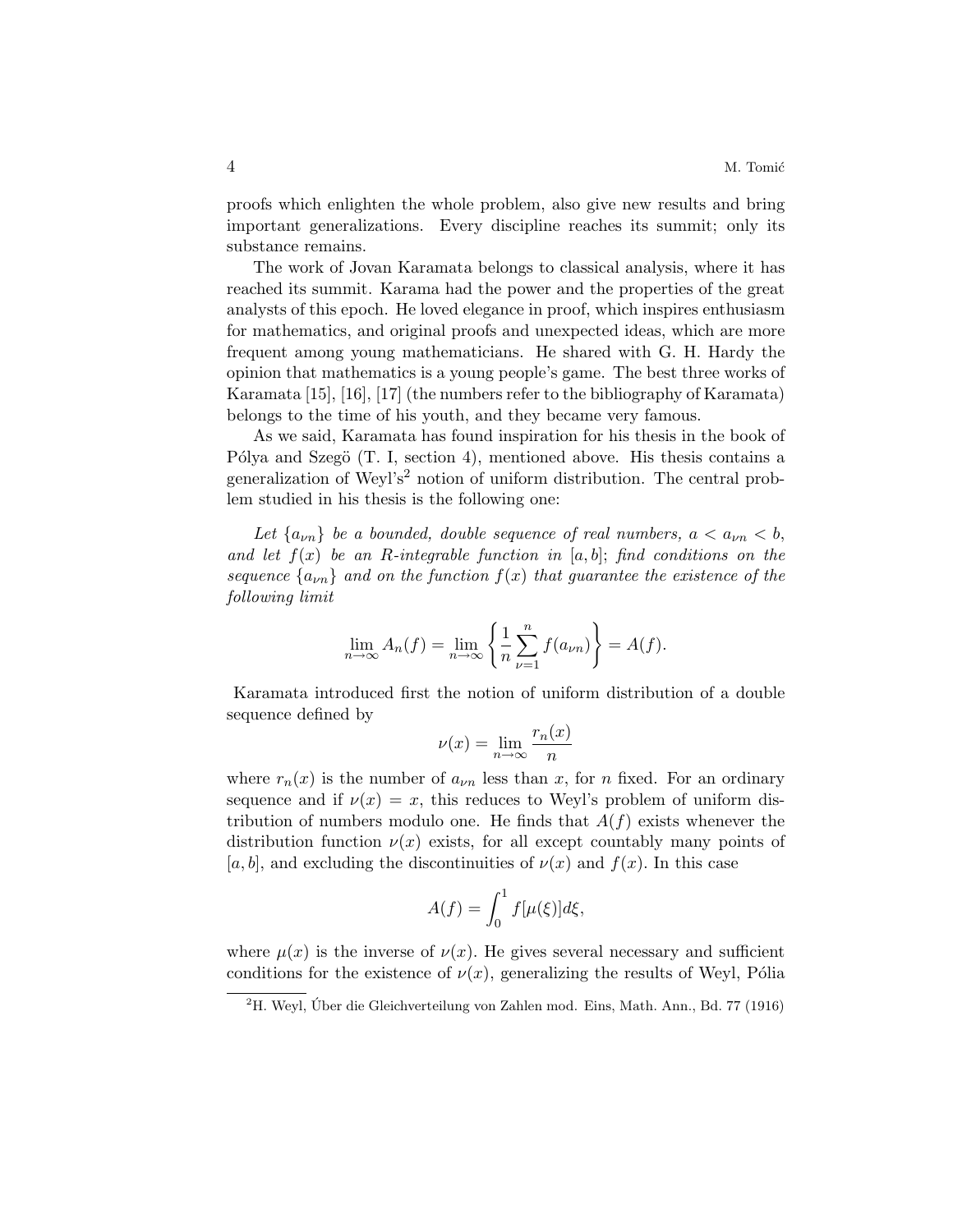and Fejer. Using previous results, Karamata determines the domain of convergence of the series  $\sum a_{\nu} P_{\nu}(x)$ , where  $P_{\nu}(x)$  are polynomials with real coefficients. This problem reduces to a problem of the distribution  $\nu(x)$ of zeros of the polynomial  $P_{\nu}(x)$ . In the case when  $P_{\nu}(x)$  are orthogonal polynomials, the problem was formulated are solved by Szegó<sup>3</sup>.

Unfortunately, Karamata's thesis, published in Serbian, remained unknown to the majority of mathematicians working in the area of uniform distribution. let us mention that a number of results from his thesis was proved independently and almost at the same time in the beautiful thesis of Schoenberg<sup>4</sup>.

Karamata published in Comptes Rendus [3] a theorem related to linear functionals  $A_n(f)$ , which he used in his thesis. It is the following theorem:

Let  $A_n(f)$  and  $A(f)$  be linear functionals of continuous functions on [a, b], and let  $\alpha_n(x)$  and  $\alpha(x)$  be their generating functions, where  $\alpha_n(a)$  =  $\alpha(a) = 0$  and  $\alpha(x)$  is nondecreasing; then in order that the sequence  $A_n(f)$ converge to  $A(f)$  for every continuous function  $f(x)$  it is necessary and sufficient that the sequence  $\alpha_n(x)$  converges to  $\alpha(x)$  in every continuity point of  $\alpha(x)$ .

Jacques Hadamard realized the importance of this simple theorem (see the same Comptes Rendus immediately after Karamata's note). This theorem can also be found in the well-known book of Riesz and Nagy<sup>5</sup> (page 121).

Karamata once said: " I Wanted to improve my knowledge of the foundations of the theory of functions. This is the reason why I first started to study the theory of series, but when I entered into this theory, I found so many old and new results that I remained there." In this area of analysis he obtained beautiful and important results, which made his name famous. In the first place these are his results about the summability, and especially the proof of Littlewood's<sup>6</sup> theorem on the converse of Abel's theorem. This

 ${}^{3}$ G. Szegó, Úber die Entwickelung einer analytischen Funktion nach den Polynomen eines Orthogonalsystems, Math. Ann. 82 (1921) 188-212.

<sup>&</sup>lt;sup>4</sup>I. Schoenberg, Über die asymptotische Verteilung reeller Zahlen mod. 1, Math. Zeit., Bd. 28 (1928) 171-199.

<sup>&</sup>lt;sup>5</sup>Frédéric Riesz et Béla Sz.-Nagy, Leçons d'analyse fonctionnelle, Gautheir Villars, 1935.

<sup>&</sup>lt;sup>6</sup> J. E. Littlewood, The converse of Abel's theorem on power series, proc. London Math. Soc. (2), vol. 9 (1910) 434-448; G. H. Hardy and J. E. Littlewood, Tauberian theorems concerning power series  $\dots$ , Proc. London Math. Soc.  $(2)$  13 (1914) 174-191.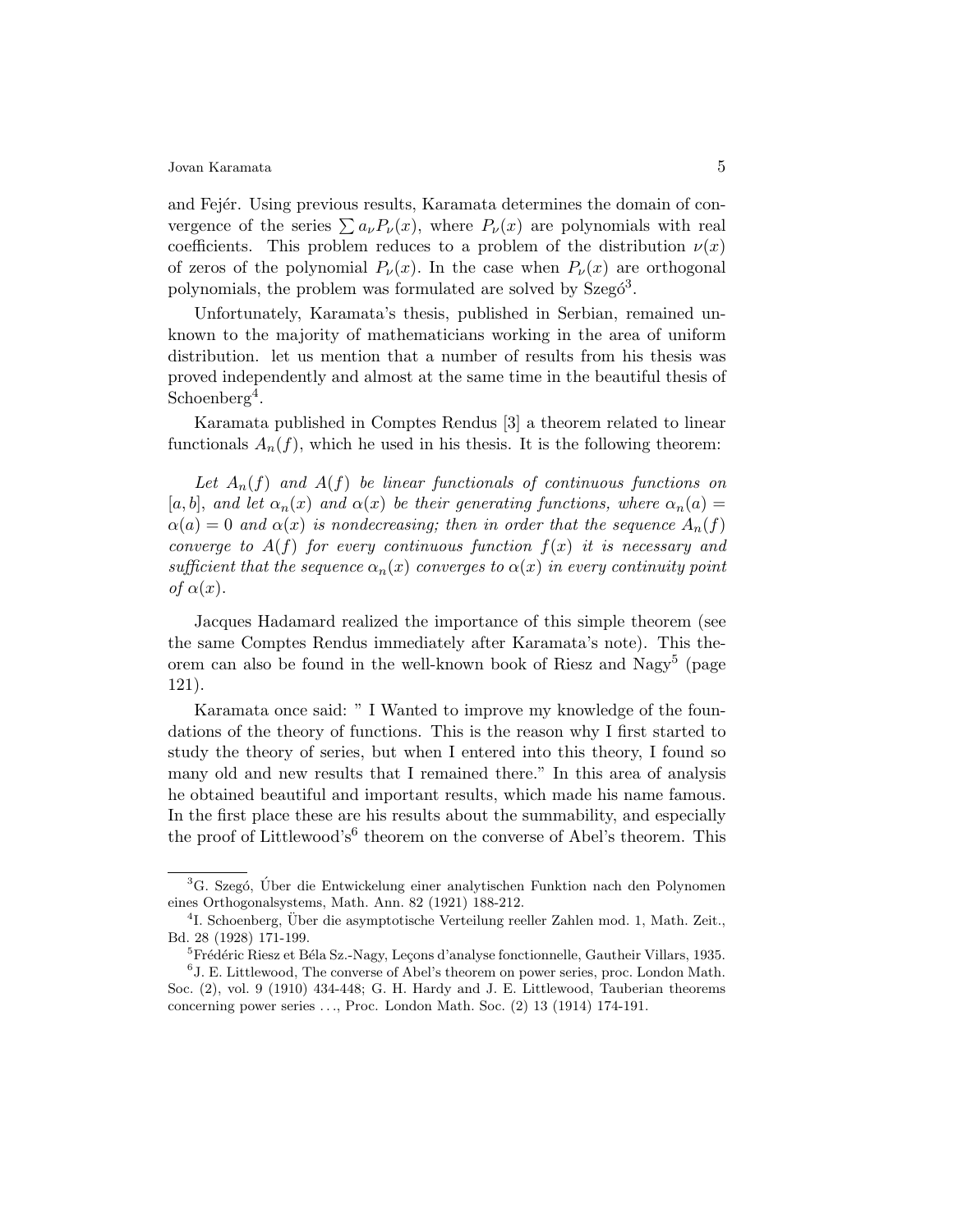is the classical theorem:

Suppose that  $f(x) = \sum a_n x^n$  is convergent for  $|x| < 1$  and that  $f(x)$  tends to a finite limit s as  $x \to 1-0$  (i.e. that the series  $\sum a_n$  is A-summable); if  $a_n = \mathcal{O}(1/n)$ , then the series  $\sum a_n$  converges and its sum is s.

Today there exists a large and rich literature on inverse theorems - called theorems of the Tauberian type.

The first theorem which carries Tauber's<sup>7</sup> name (1897) states that the convergence follows from A-summability (and from summability in general) under an additional condition, which is here  $aa_n \to 0$ . A part of real analysis bears his name. Littlewood<sup>6</sup> (1910) replaced the Tauberian condition  $aa_n \to 0$  by the condition  $na_n = \mathcal{O}(1)$ , and this condition is so essential and important, that this branch of analysis starts with it. While the proof of the Tauberian theorem is very simple (though theorem is not at all trivial), the proof of Littlewood's theorem is not only complicated, but also involved and very long. Hardy and Littlewood<sup>6</sup> (1913) gave a new proof using auxiliary theorems connected with the relations between real functions and their derivatives. This proof, including the auxiliary results, has several pages and also some references to previous theorems. Still, their proof uses only simple methods of analysis. In 1925, Schmidt  $<sup>8</sup>$  gave the proof of this theorem using</sup> new notions and auxiliary theorems, but his proof was neither simple nor short. In his monograph, Landau  $^{9}$  says that Littlewood's theorem is a very deep one, but the proof is complicated. then Karamata [16] published his spectacular proof of two pages.

The elementary Karamata method is based on the Weierstrass theorem on approximation by polynomials. If we put

$$
g(x) = \begin{cases} 0, & 0 \le x \le \frac{1}{6} \\ 1, & \frac{1}{6} \le x \le 1 \end{cases}
$$

 ${}^{7}$ A. Tauber, Ein Satz aus der Theorie der unendlichen Reihen. Monatshefte für Math. 8 (1897), 273-277.

 ${}^8R$ . Schmidt, Uber das Borelsche Summierungsverfahren, Schriften der Königsberger gelehrten Gesellschaft, I (1925) 202-256; Uber divergente Folgen und lineare Mittelbildun- ¨ gen, M. Zeit., 22 (1925) 89-152.

<sup>&</sup>lt;sup>9</sup>E. Landau, Darsellung und Begründung einiger neurer Ergebnisse der Funktionentheorie, Springer, Berlin (1930); Bull. Acad. Belgique 1911, see Pólya and Szegö, vol. I, pp. 231, where the term "langsam wachsende Funktion" as well as the notation  $L(x)$  and  $L(cr)/L(r) \rightarrow 1, c > 1$ , are introduced.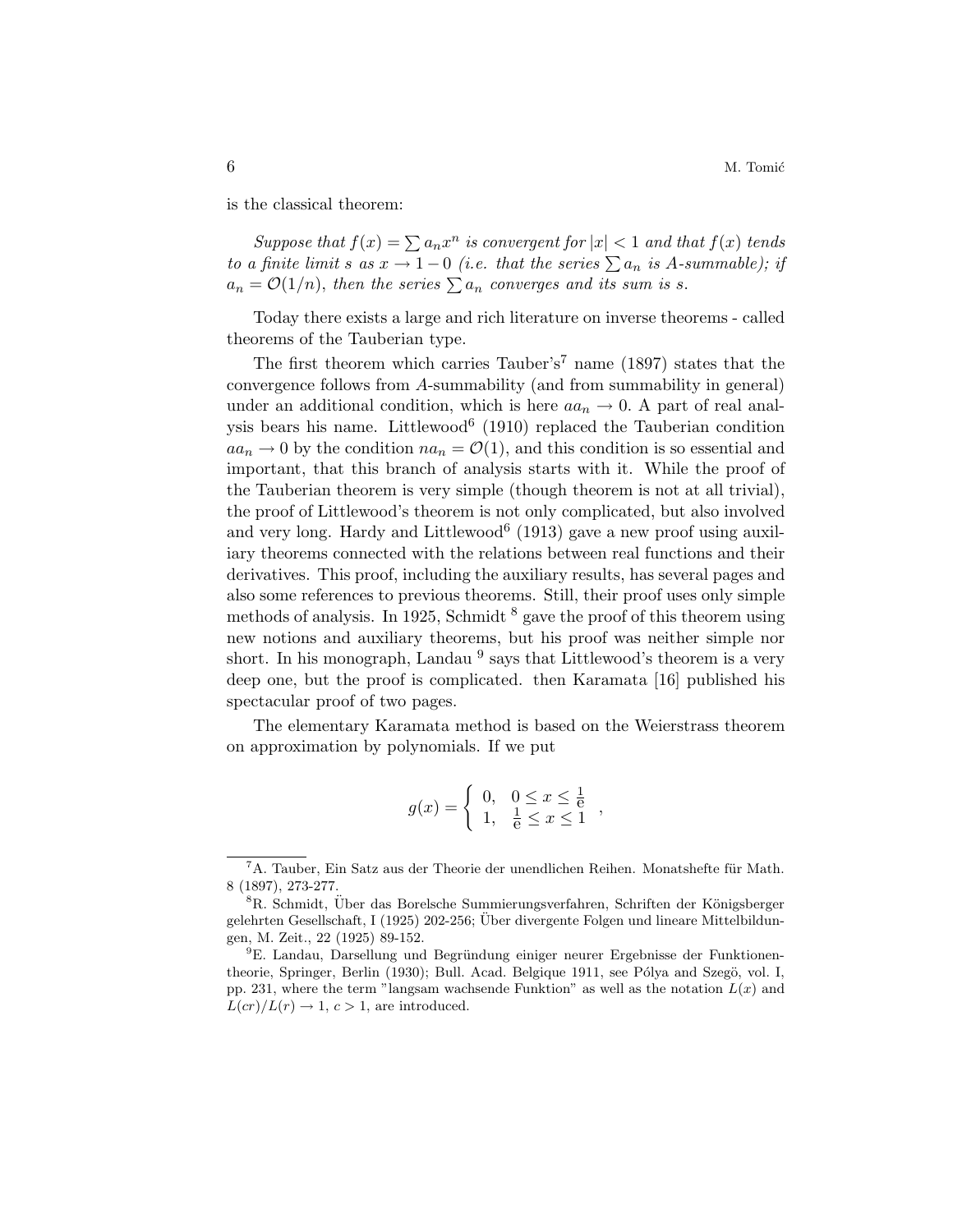then a polynomial  $p(x)$  such that

$$
\int_0^1 |x^{-1}g(x) - p(x)| dx < \varepsilon
$$

corresponds to every  $\varepsilon > 0$ . The proof is obvious for the power functions  $x^n$ , and for the polynomial the proof is carried by using approximation.

A survey of all methods used in the proofs of Littlewood's theorem can be found in the article of Ingham<sup>10</sup>. Among the elementary ones, Karamata's proof stands out, and it is cited as a model and a standard in all wellknown monographs in this field, for example in those by E. C. Titchmarsh, G. H. Hardy. K. Knopp. A. Zygmund, D. V. Widder, G. Doetsh. The importance of Littlewood's theorem lies not only in the fact that it is one of the crucial inverse theorems, but that it is also an important result in the Theory of Functions. R. Schmidt, in his review in the Zentralblatt, says that Karama's proof is "an important discovery". K. Knopp<sup>11</sup> says that this is a simple, surprising proof (Ein *u*theraschend Beweis). In 1978, on the occasion of the 60th anniversary of the Mathematische Zeitschrift, this work of Karamata's was chosen among the first 50 most important papers selected between several hundreds of papers.

From Littlewood's theorem one can deduce the order of the remainder  $|s_n - s| = o(1/lg n)$ , and this was done by Postnikov<sup>12</sup> and finally by Freud<sup>13</sup> and Korevaar<sup>14</sup>. The remainder is obtained essentially from the Weierstrass approximation theorem, i.e. from its generalization given by Jackson<sup>15</sup>. It is obtained by using classical approximation theorems (Weierstrass and Jackson) with a help of a method similar to Karamata's; and because of that it is sometimes called Karamata's elementary method. This order of the remainder term is used in number theory. This addition to the Littlewood theorem,

<sup>10</sup>A. E. Ingham, Proc. London Math. Soc. 14a (1965) 157-173.

<sup>&</sup>lt;sup>11</sup>K. Knopp, Theorie und Anwendung der Unendlichen Reihen, Dritte Auflage, Springer, berlin, 1931.

 $12$ A. G. Postnikov, The remainder term in the Tauberian theorem of Hardy and Littlewood, Doklady Akad. Nauk. SSSR (N.S), 77 (1951), 193-196.

<sup>13</sup>G. Freud, Restglied eines Tauberschen Satzes I, Acta. Math. Acad. Sci. Hung. 2 (1951) 299-308.

<sup>&</sup>lt;sup>14</sup>J. Korevaar, Best  $L_1$  Approximation and the Remainder in Littlewood's Theorem, Konikl. Nederl. Akademie van Wetenschappen, Amsterdam, A. 56, 3; Indag. Math. 15 (3) (1953) 281-293.

 $15D$ . Jackson, Über die Genauigkeit der Annäherung stetiger Funktionen durch ganze rationale Funktionen gegebenen Grades und trigonometrische Summen gegebener Ordnung (Diss. Göttingen 1911); The theory of approximation, 1930.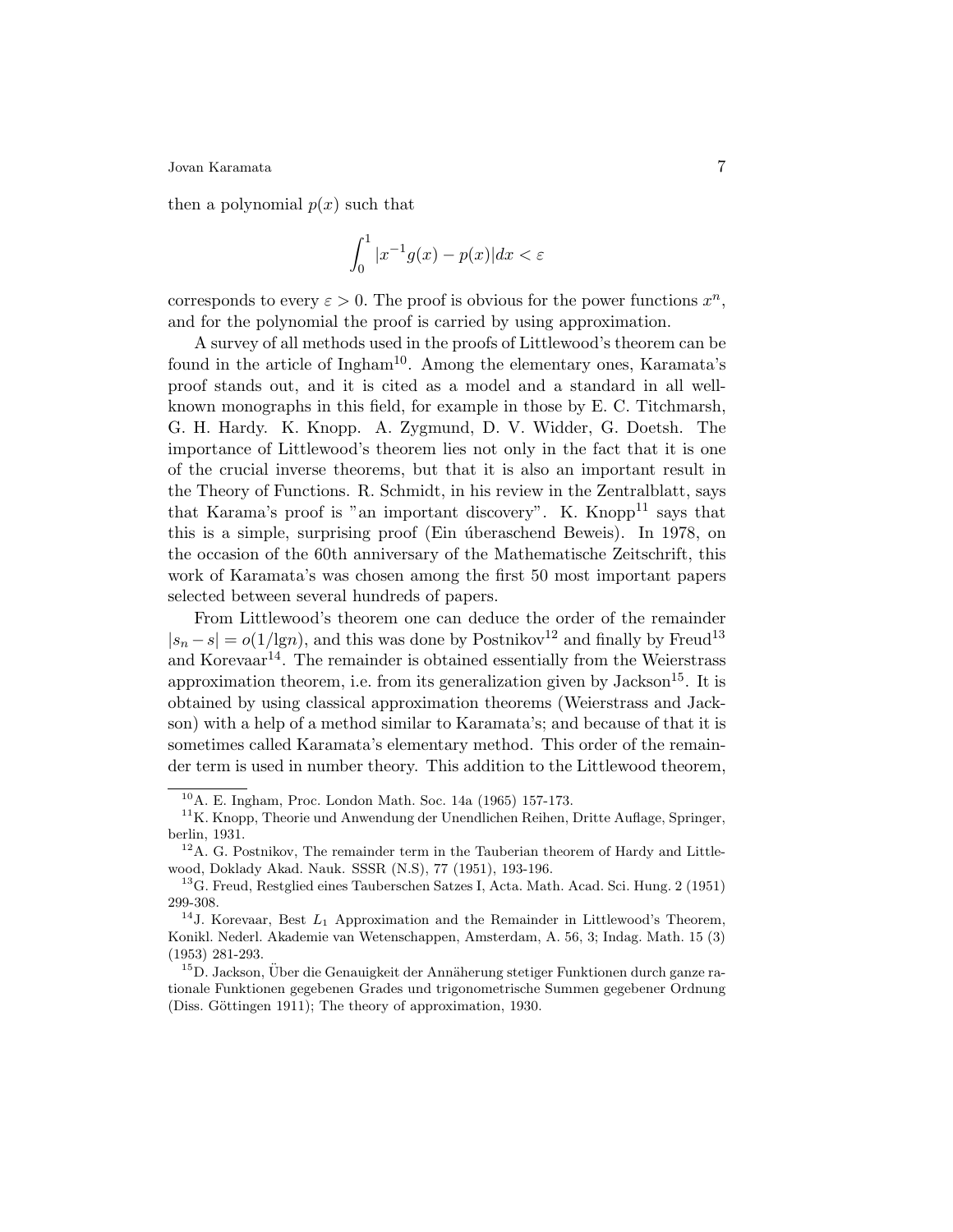which is numerically important, follows from elementary procedures, that is from Karamata's proof. Wielandt<sup>16</sup> showed that one can avoid the step in the proof of Littlewood's theorem using  $C$ -summability; that is, one can avoid Hardy's lemma and every auxiliary theorem in the proof, except for the Weierstrass approximation theorem. Let us note that the proof of Hardy's lemma is today quite simple.

The complete survey of Tauberian theorems with remainder was given by Ganelius <sup>17</sup>

The big and very important treatise of Wiener<sup>18</sup> appeared in 1932. Using Fourier transforms, Wiener gave the most general theory of Tauberian theorems. Wiener's theory not only includes the most important forms of general inverse theorems, but also contains new results outside this area, some of which are the deepest theorems in analysis, having a wide range of application, from integral equations to the distribution of primes (S. Ikehara). Every analyst can feel the depth of the ideas and of the techniques of many results that were scattered before Wiener. But the synthesis and the essence, and also the structure of the whole problem, can be understood only by studying Wiener's theory. This theory is based on Fourier transforms and convolutions. If we denote by  $\bar{f}$  the Fourier transform of  $f \in L_1$ , i.e.  $\overline{r}$ 

$$
(2\pi)^{-1.2} \int_{-\infty}^{\infty} f(x)e^{iux} dx,
$$

and by  $\bar{K}_1$  the Fourier transform of  $K_1$ , then, if the condition  $\bar{K}_1(u) \neq$ 0 holds for every real  $u$ , we arrive to the special Wiener theorem of the Tauberian type which says:

If

$$
\lim_{x \to \infty} \int K_1(x - y) a(y) dy = A \int K_1(y) dy,
$$

where  $\bar{K}_1(u) \neq 0$  for every real  $u, K_1 \in L_1$ , then

$$
\lim_{y \to \infty} a(y) = A,
$$

provided that  $a(y)$  belongs to the class of functions satisfying the Tauberian conditions in a precisely defined way stated below. Today such functions are called slowly oscillating functions. The approximation by the functions of

<sup>16</sup>N. Wielandt, Zur Umkehrung des Abelschen Stetigkeitsatzes, Math. Zeit. 56, (1952) 206-207.

<sup>&</sup>lt;sup>17</sup>T. Ganelius, Tauberian Remainder Theorems, Lecture Notes in Math., vol. 131, 1971.

<sup>18</sup>N. Wiener, Tauberian Theorems, Annals of mathematics, Vol. 33, No. 1 (1932) 1-100.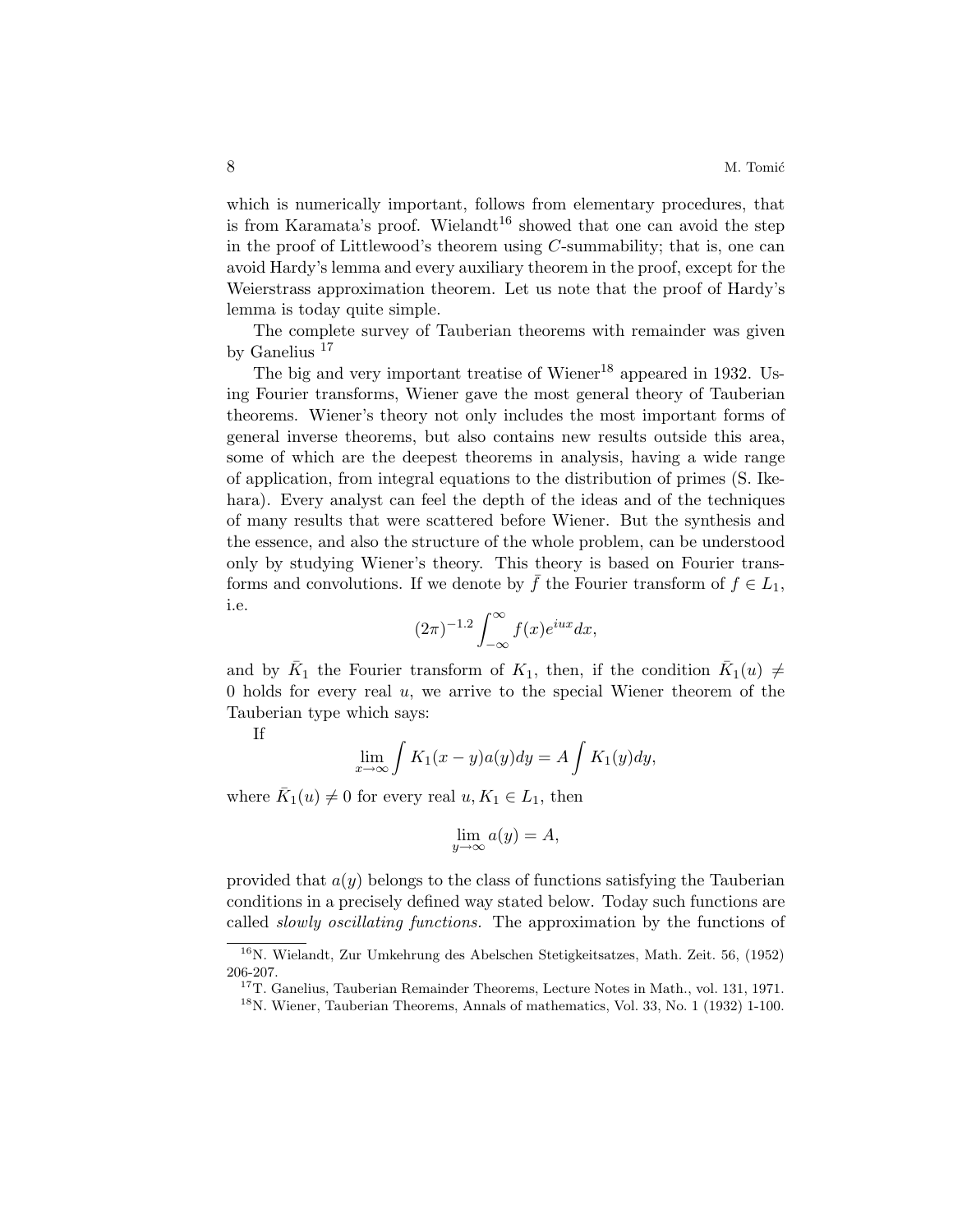the subspace generated by the translations of  $K_1$  plays a fundamental role in the whole of Wiener's theory: if  $K_1 \in L_1$ ,  $K \in L_1$ ,  $\overline{K}_1(u) \neq 0$  for every real u, then to every  $\varepsilon \geq 0$ , there corresponds a sequence  $A_n$  and a sequence of reals  $\xi_n$ , such that

$$
\int |K(x) - \sum A_n K_1(x + \xi_n)| dx \le \varepsilon,
$$

and  $\overline{K}_1(u) \neq 0$  is the necessary and sufficient condition for this approximation. This theorem was very important in the creation of abstract harmonic analysis, and also in the development of some modern branches of contemporary mathematics.

In the scope of Wiener's theory one finds the greatest number of inverse theorems of the general form, even those which at the first glance do not appear to be of Tauberian nature. But numerical problems remain out of the reach of harmonic analysis. Special problems: the connections between the relationships of different summability procedures, estimation of the remainder, asymptotic expansion of the sum  $s_n$ , cannot be seen in the general theory. Here the breadth of general harmonic analysis can be seen in the general outlook on the whole problem including a number of scattered results, while classical analysis reveals the inner structure of a problem by using special means, by a breakthrough into the core of a single isolated problem.

Wiener's theory was presented by  $Pitt^{19}$ , 1938, in a most precise and concise way. In order to arrive to Karamata's result in this theory, through Fourier transforms, one should take the transform of  $f(x) = e^{x}e^{e^x}$ , with the translation of the form  $f(x + \lg \mu)$ . Even with this, it is not easy to arrive to the result without long calculations. It is not easy, because the auxiliary propositions in the general theory require many explanations. This is why Karamata's proof remains classical, and this is why Wiener says: "the elegant method of Karamata (Wiener<sup>18</sup>, p. 51) requires only one textbook theorem: the Weierstrass approximation theorem."

The abstract version of Wiener's theory was given by Beurling<sup>20</sup>. Among the others who have spread these abstract ideas one should mention the names of I. Gelfand, R. Godement and S. L. Segal.

<sup>19</sup>H. R. Pitt, General Tauberian Theorems, Proc. London Math. Soc., vol. 44 (1938) 243-288.

 $^{20}$ A. Beurling, Un théorème sur les fonctions bornées uniformément continues sur l'axe réel, Acta Math., 77 (1945) 127-136.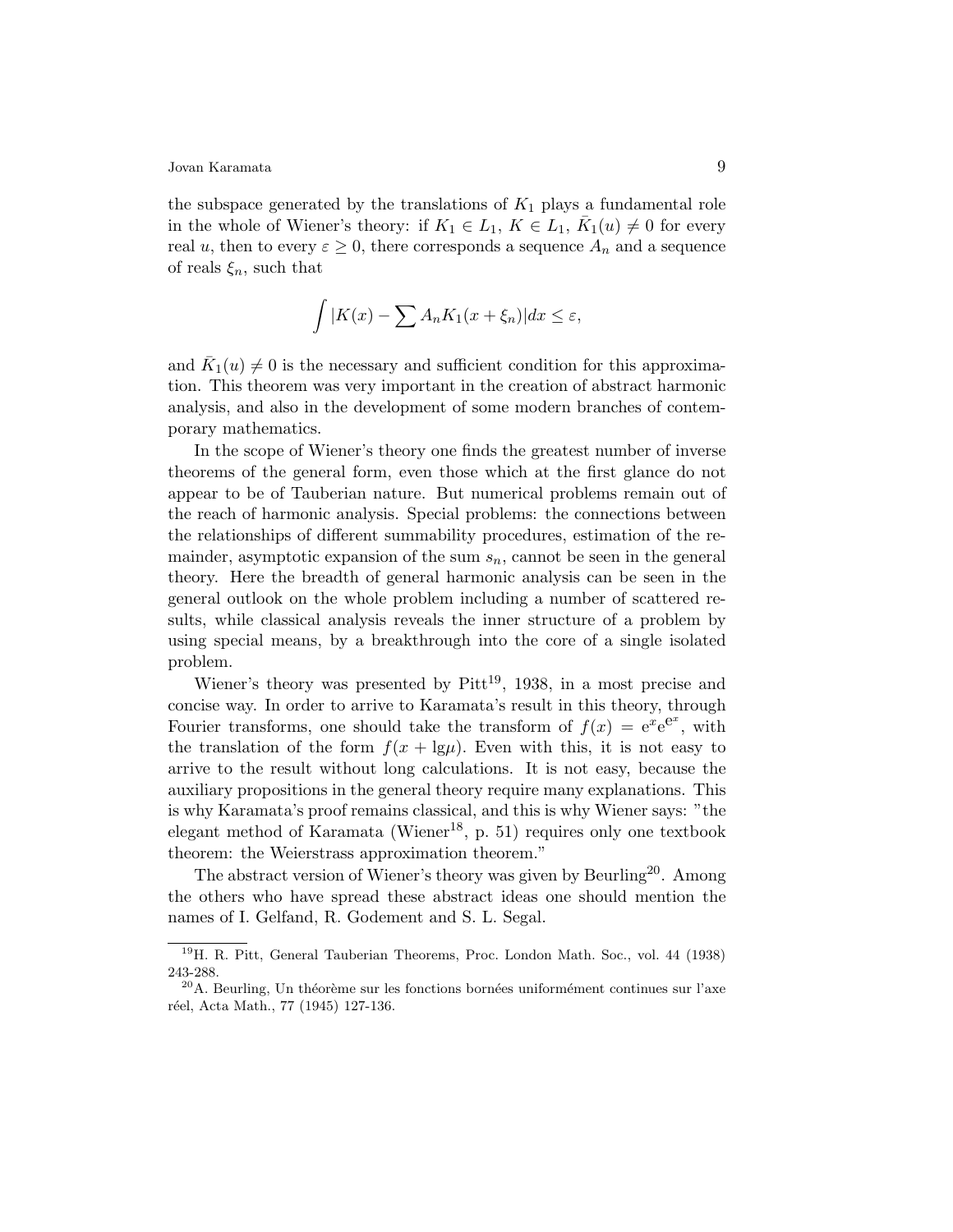The first one who noticed the role of approximation in Tauberian theorems was Schmidt<sup>8</sup>, when he studied the moment problem. Karamata introduced the approximation using the Weierstrass Theorem as the main tool in the proof, and in this way he added an important theorem to the mathematical literature. Wiener's approximation of Fourier transforms was not only a breakthrough in harmonic analysis as a new method, but also a source of new discoveries. The crucial role there was played by approximations of various kinds in Tauberian theorems.

On the other hand, the weakening of conditions for convergence in Tauberian theorems is not only a formal matter, but raises the question of the scope of inverse theorems in general. Landau replaced Littlewood's condition  $na_n = \mathcal{O}(1)$  by the one-sided condition:  $na_n \geq -K$  and in this way he made an important step in Tauberian theorems. According to Wiener, the most important conditions for convergence are those which originate from Schmidt<sup>8</sup>, Schmidt's conditions, contrary to those containing only one element, are such that one should consider a group of elements. These conditions can be expressed in the simplest way by using slowly varying sequences, where the sequence  $s_n = a_0 + a_1 + \ldots + a_n$ , such that  $\lim_{p \to \infty} (s_p - s_q) = 0$ , where

 $p \to \infty$ ,  $+q \to \infty$ ,  $q \geq p$ , and  $w/p \to 1$ , is slowly varying.

Sequence of this kind were introduced by Schmidt under the name "sehr langsam oscillierende Folgen". Today they are called slowly varying sequences. Already Landau<sup>7</sup> uses this name "sehr langsame Folgen". Obviously, functions satisfying the condition

$$
\lim_{y-x \to 0, x \to \infty} [f(y) - f(x)] = 0
$$

are also called slowly varying. Schmidt used some of the properties, which appear in calculations, usually in studying conditions for convergence of the general kind, which showed the importance of such functions in Tauberian theorems.

In the proof of Littlewood's theorem 1928-1929, Karamata noticed Schmidt's slowly varying functions, but he left aside convergence conditions in Tauberian theorems and started original investigations on the fundamental structure and meaning of these functions. Nobody suspected that under the surface of this notion, almost superficial after all, lies a notion of real analysis, not clearly defined though it is in fact almost elementary. The significance and the wide use of this notion, so many years after its appearance, and so many years after the death of Karamata, speaks about its role in real analysis, not only in Tauberian convergence conditions, but also in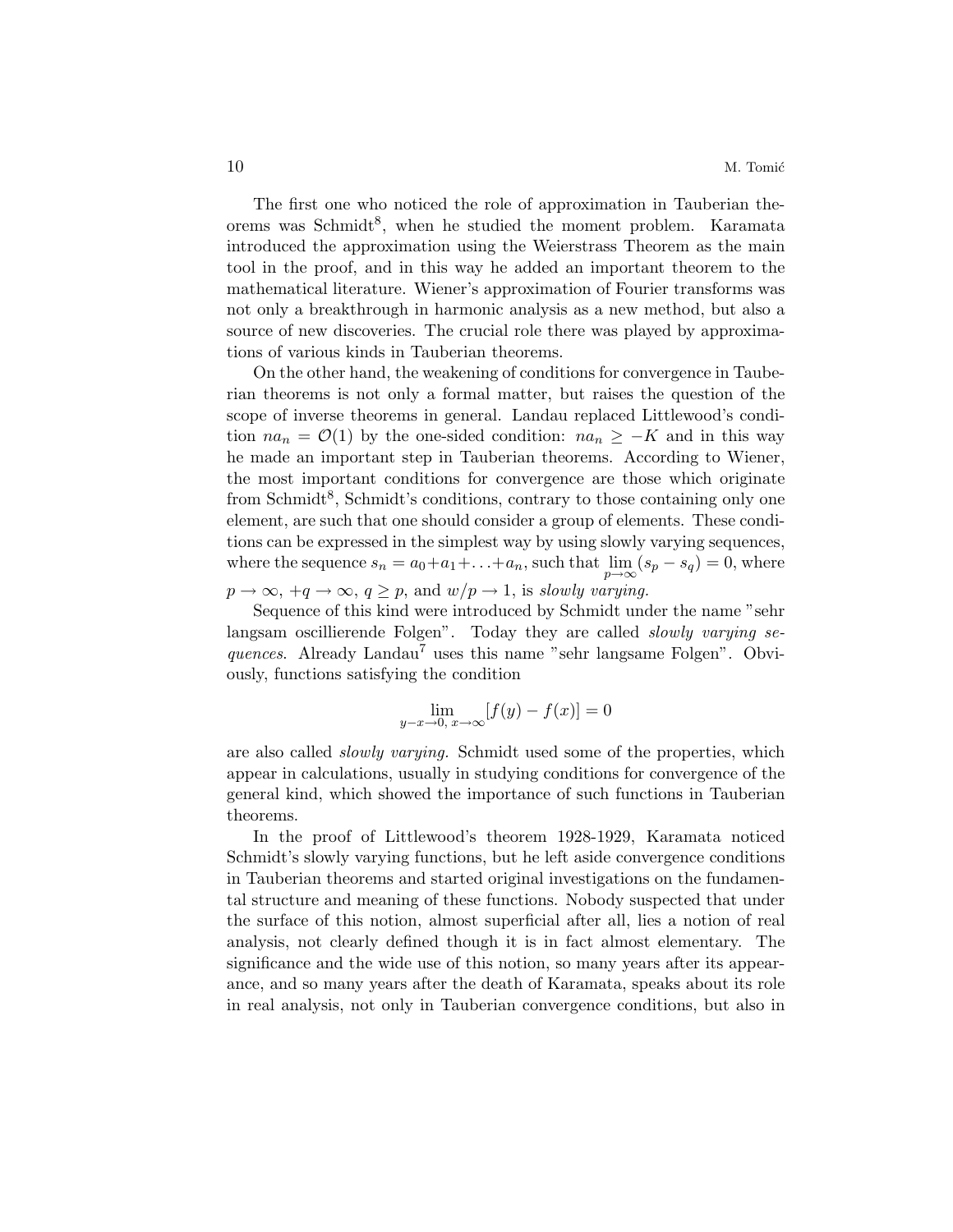the final form of many other theorems. Karamata took from Schmidt (or already from  $Landau^7$ ) the term itself for such functions; he called them "slowly decreasing (increasing) functions (functions a croissance lente)" and denoted them by  $L(x)$ , Schmidt stated some properties of these functions (in the form of sequences) which were almost evident, but Karamata was the first to discover the structure of these functions  $L(x)$  and their fundamental properties. Schmidt introduced these functions using differences, while Landau had already expressed them through the quotient  $f(y)/f(x)$ . Finally, Karamata [15], [37] gave a really precise definition: a function  $L(x)$  defined for  $x \geq 0$  is slowly varying if it is positive, continuous such that

$$
\frac{L(\lambda x)}{L(x)} \to 1, \quad x \to \infty \tag{1}
$$

for every fixed  $\lambda \geq 0$ .

It is Karamata's big achievement that he derived a whole theory from this simple definition [15], [37]. From (1) Karamata obtained the canonical representation for such functions:

$$
L(x) = c(x) \exp \int_0^x \frac{\varepsilon(u)}{u} du,
$$
\n(2)

where  $c(x) \to c > 0$  and  $\varepsilon(x) \to 0$  as  $x \to \infty$ , and also another fundamental property (about uniform convergence): the relation (1) holds uniformly with respect to  $\lambda \in [a, b]$  for fixed  $0 < a \leq b < \infty$ . Some of the properties of slowly varying functions can be used as the initial definition.

The creation of the theory of slowly varying functions is a landmark. There are not many theories today which are so general, and which arise from such a simple definition as (1).

As stated before, a simple proof can sometimes give new results. Karamata replaces conditions of the form  $x^k \lg_k^{\alpha} x$ , where the iterated logarithm appears in Hardy-Littlewood theorem (1913), by  $L(x)$  and in this way he gives - this is the opinion of many authors - an important theorem [19]:

Let  $U(x)$  be a nondecreasing function in  $[0,\infty)$  such that

$$
w(x) = \int_0^\infty e^{-xs} d\{U(s)\}
$$

is bounded for every  $x > 0$  and if  $\rho \geq 0$ ,  $L(x)$  is slowly varying and  $w(x) =$  $x^{-\rho}L(1/x)$  as  $x \to 0^+$ , then  $U(x) \sim x^{\rho}L(x)/\Gamma(\rho+1)$ ,  $x \to \infty$ . Analogously,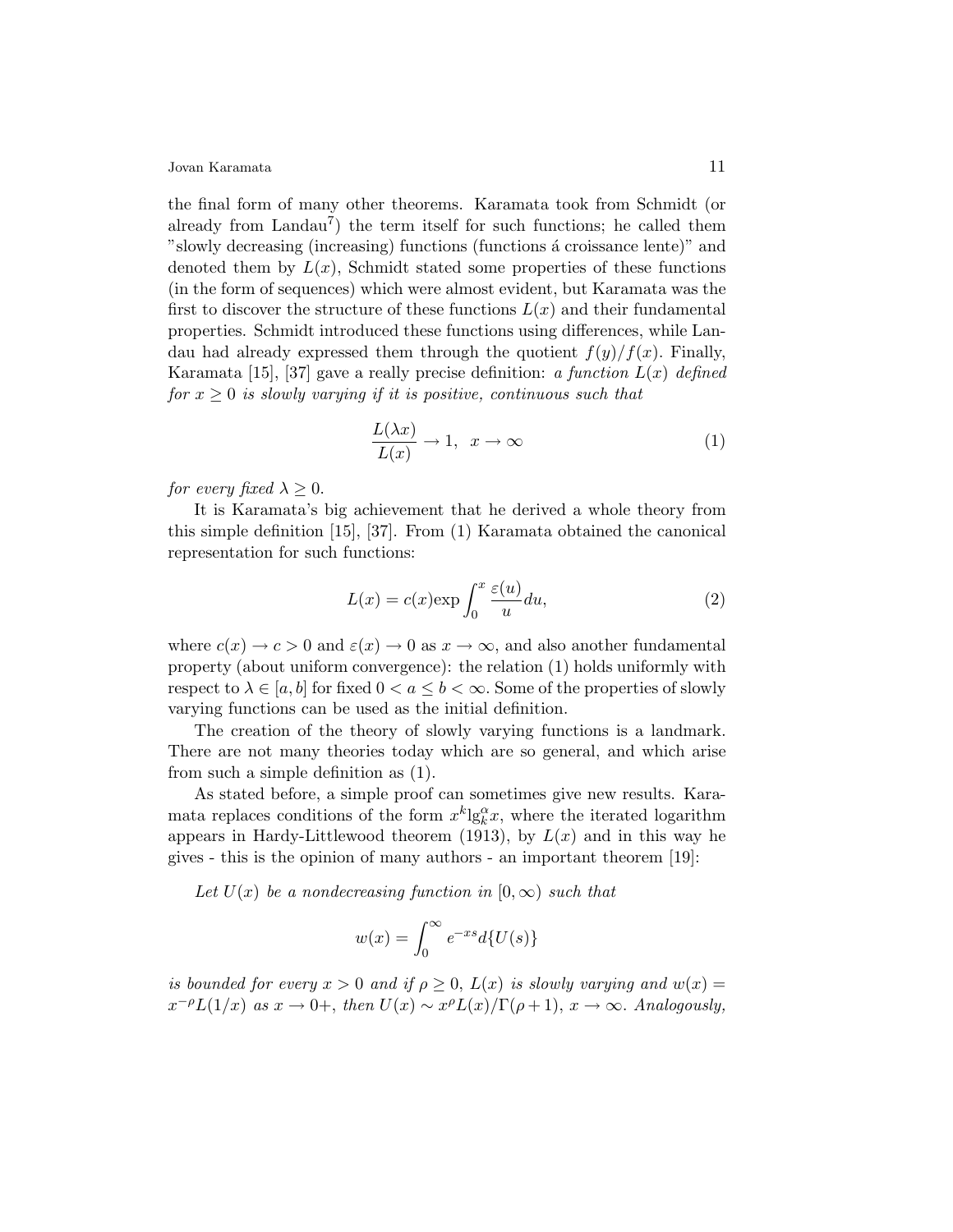$L(1/x)$  can be replaced by  $L(x)$  and  $x \to 0$  by  $x \to \infty$ .

A function of the form  $R(x) = x^{\rho}L(x)$  is then called *regularly varying* with the regularity index  $\rho$ . Its definition is given, analogously to (1), by

$$
\lim_{\lambda \to \infty} \frac{R(\lambda x)}{R(\lambda)} = x^{\rho}.
$$
\n(3)

for some  $\rho$  from the interval  $-\infty < \rho < \infty$ . If  $\rho$  lies between two finite bounds then such a function is called a *regularly bounded*  $(R - 0)$  function. The properties of such functions  $(R - 0)$ , as well as their definition, was first given by Avakumovi $\acute{c}^{21}$ , a student of Karamata. Functions from the class  $(R-0)$ can also be defined through inequalities: if there exist number  $\gamma > 0$  and  $\Gamma > 0$  such that  $x^{\gamma}g(x)$  is almost increasing and  $x^{-\Gamma}g(x)$  almost decreasing, then  $g(x)$  belongs to the class  $(R-0)$ .

Karamata's theorem, mentioned above, with a regularly varying function is known today as Karamata's Tauberian Theorem. The proof of Littlewiid's Theorem, the introduction of the slowly varying functions  $L(x)$ , i.e. the creation of the theory of slowly varying functions, and Karamata's Tauberian theorem are three results of lasting value in the mathematical literature, which cannot be left out. Karamata' s Tauberian theorem is the first, and also the nicest example of an application of slowly varying functions. Instead of something limited - the iterated logarithm - in this problem of Hardy and Littlewood we have the function  $R(x) = x^{\gamma} L(x)$  which is as general as possible.

Among the three results mentioned above, there is no doubt that the most important place is occupied by the *theory of slowly varying functions*. Theories have their own destiny, just like books. Karamata published the first article on slowly varying functions in an almost unknown journal (Mathematica, Cluj). The revised and enlarged version [37] of this paper had no particular response either. For almost 25 years both articles remained obscure, and were almost forgotten. Neither Karamata nor his students, who started in the fifties to investigate these functions, used the term "theory of slowly varying functions". Foreign authors gave an appropriate name to this theory, and emphasized its importance.

In 1966 the large monograph of Feller<sup>22</sup> on probability theory ant its

 $21$ V. G. Avakumović, On the behavior of Laplace integrals on the boundary of convergence (Ph. D. Thesis, in Serbian), Beograd, 1940; Math. Zeit. 46 (1940), 62-66, 67-69; see Karamata [51]: Bemerkung úber die vorstehende Arbeit des Herrn Avakumović.

 $22$ W. Feller, An Introduction to Probability Theory and its Applications, I, II, Wiley and Sons, New York, 1971.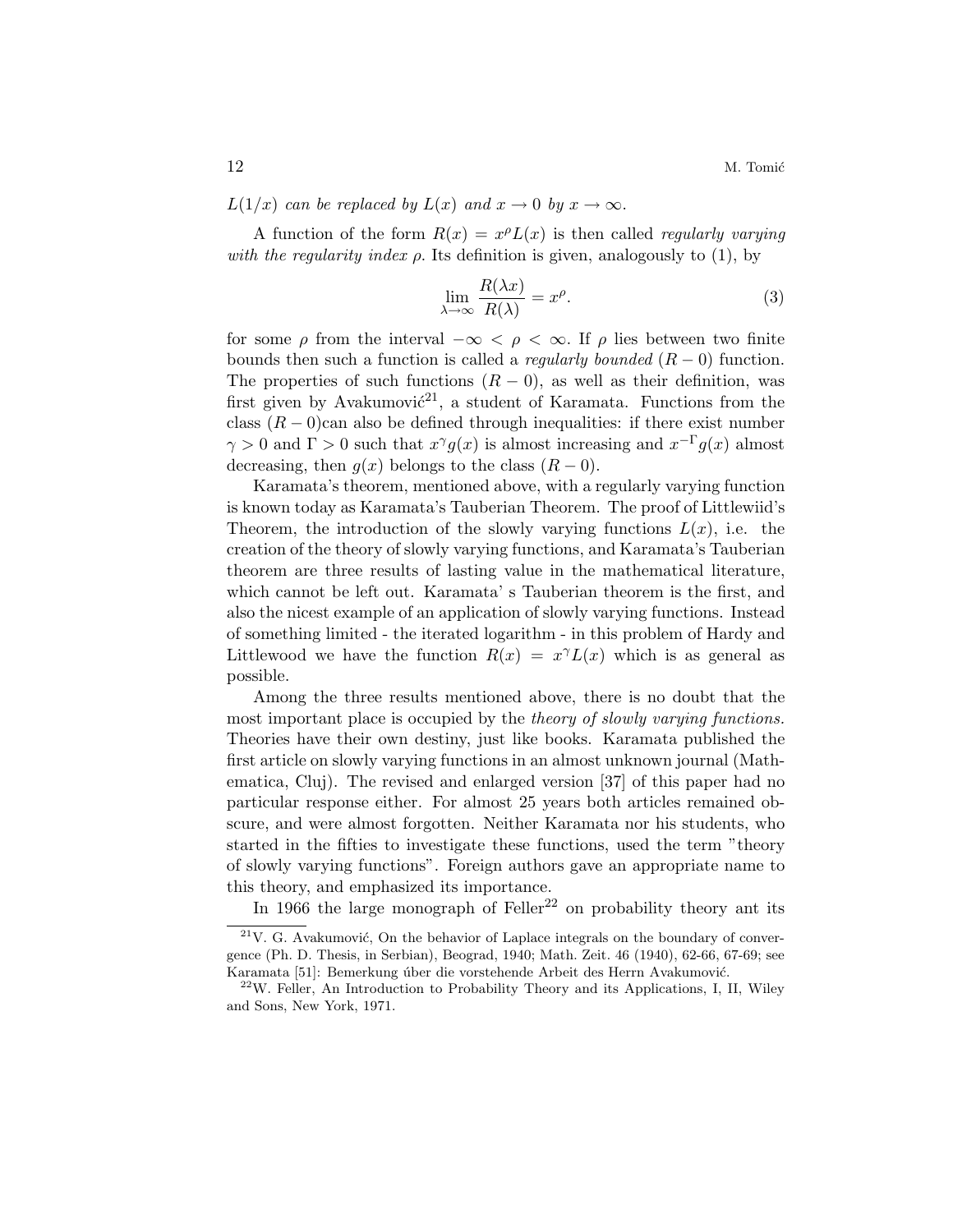applications came out. Feller introduced Karamata's ideas and theorems about slowly varying functions in this field; he introduced the means and tools used to present more clearly many theorems and to give them their final form. This was the source of new results. Karamata was never interested in probability theory, not even in the basic facts of this branch. But many mathematicians who worked in probability theory have seen at once that the notion of regularly varying function and its properties are well adapted to many problems in this area. With this notion the final statements of the principal theorems then get a simple form. This is the case for example with the Central Limit Theorem of Khinchine, Feller, Lévy, 1935, where necessary and sufficient conditions are now expressed in the language of regular variation. This is also the case of the Weak Law of Large Numbers, where necessary and sufficient conditions for the convergence of arithmetic means  $S_n/n \to \mu$  of random variables  $x_i$  are given,  $S_n$  being the sum of these random variables. For critical branching processes necessary and sufficient conditions for iterated solution of the functional equation  $f(x) = x - a(x)R(x)$ are given, where  $a(x) \to a$ , and  $R(x)$  is a regularly varying function of the form  $x^k L(x)$ . Then from  $x_{n+1} = f(x_n)$  it follows that  $x_n \sim a_k n^{-k_1} L(1/n)$ ,  $n \to \infty$ . Karamata [104] uses this functional equation as an example and considers it as a mathematical problem of lesser importance, while Seneta<sup>23</sup> uses this solution as a basic fact in some probabilistic problems. Such kind of a complete accordance of the problem with the solution can be found in many places in the literature where regularly varying functions are involved. This can be seen from many citations of Karamata, especially of the function denoted by  $L(x)$ .

Forty six years after the first work of Karamata, the monograph by Seneta<sup>23</sup> about regularly varying functions appeared. Seneta gave a concise and substantial survey of all results connected with Karamata functions known up to that time, as well as their historical development. But he also introduced numerous applications: from number theory through integrals with parameters, which reduce to the calculations with these functions, to Tauberian theorems and probability theory. There were numerous examples and also some generalizations of the notion of these functions. Already in 1949, Korevaar, van Aardenne-Ehrenfest and de Brujin<sup>24</sup>, proved the

<sup>23</sup>E. Seneta, Regularly Varying functions, Lecture Notes in Mathematica, 580, Springer, Berlin, Heidelberg, New-York, 1976; Karamata's iteration theorems and normed regularly varying sequences in a historical light, Publ. Inst. Math. Beograd 48 (62) (1990) 45-51.

 $24$ van Aardenne-Ehrenfest T., de Brujin N. G., Korecaar J., A note on slowly oscillating functions, Nieuw. Arch. Wisk. 23 (1949) 77-86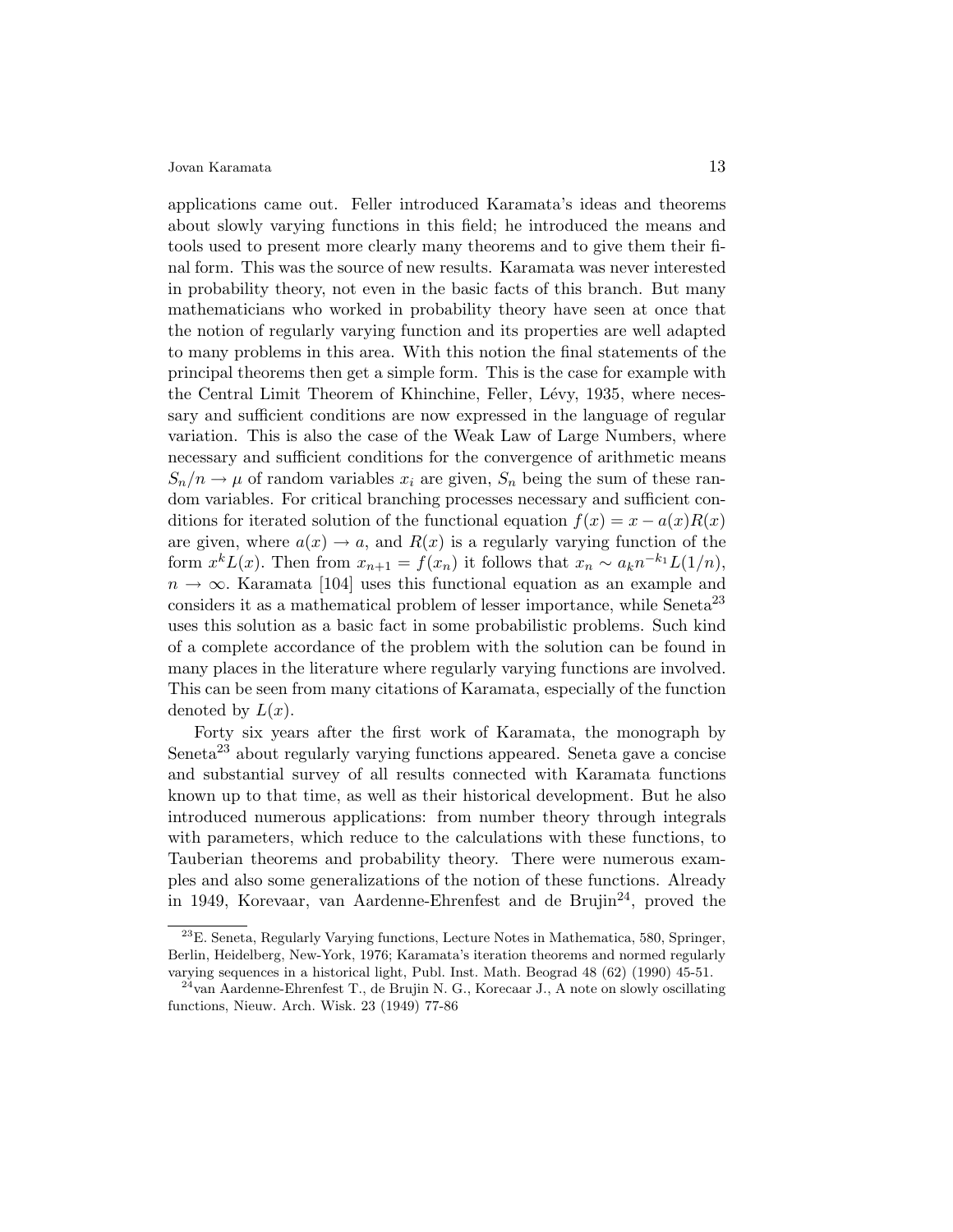main properties of R-functions under the assumption that  $L(x)$  is Lebesqueintegrable. Karamata and his students gave new generalizations, as well as a multidimensional variant for regularly varying functions. Twenty years after the death of Karamata the monograph of Bingham, Goldie and Teugels<sup>25</sup> was published, where this theory is presented in detail and with supplements. This book, published in the series Encyclopedia of mathematics and its Applications, contains all results up to the time of its publication. In includes 70 years of investigation in this area, and these investigations show that the time was not lost. The extensive literature about slowly varying functions speaks itself about its numerous applications in many areas of real analysis. Karamata is the most frequently cited Yugoslav mathematician.

At the beginning of the 20th century several mathematical theories had influence on the future development of mathematics. Let us mention two such theories: Lebesgue's integral (1904) and I. Fredholm's theory of integral equations (1903). Between Euclid and Lebesgue there is a time distance of 20 centuries. Lebesgue really explained the notions such as integral, length, area. On the 25 pages of his work, Fredholm gave a new start to some problems which were investigated and studied by generations of mathematicians working in mathematical physics or abstract spaces. These are the theories which link the past, the present, and the future of mathematics. many mathematical theories which came later contributed to the explosion of science. But there exist also theories which are their own goal, which do not unite old fields and do not give new results. Science develops through all sort of theories, which are the product of the human mind and of combination of ideas: abstract science has no bounds.

But some isolated proposition, some simple theorem can mark the turn in the development of mathematics. At the beginning of the 20th century, L. Fejér, an unknown young Hungarian mathematician, showed in 1903 by a beautiful and outstanding theorem that the arithmetic means of partial sums of Fourier series lead to the notion of convergence. the central point is the so called positive Fejer kernel, whose positivity is of greatest importance in many problems. In such a way the theory of Fourier series can be divided into two epochs: until Fejer's discovery and after it. Littlewood's theorem (1910) mentioned before is of that kind.

One can not measure and compare such big theories and big scientific discoveries with theories which frequently arise in all parts of mathematics,

<sup>25</sup>N. N. Bingham, C. M. Goldie and J. L. Teugels, Regular Variation, Cambridge University Press, Cambridge, 1987.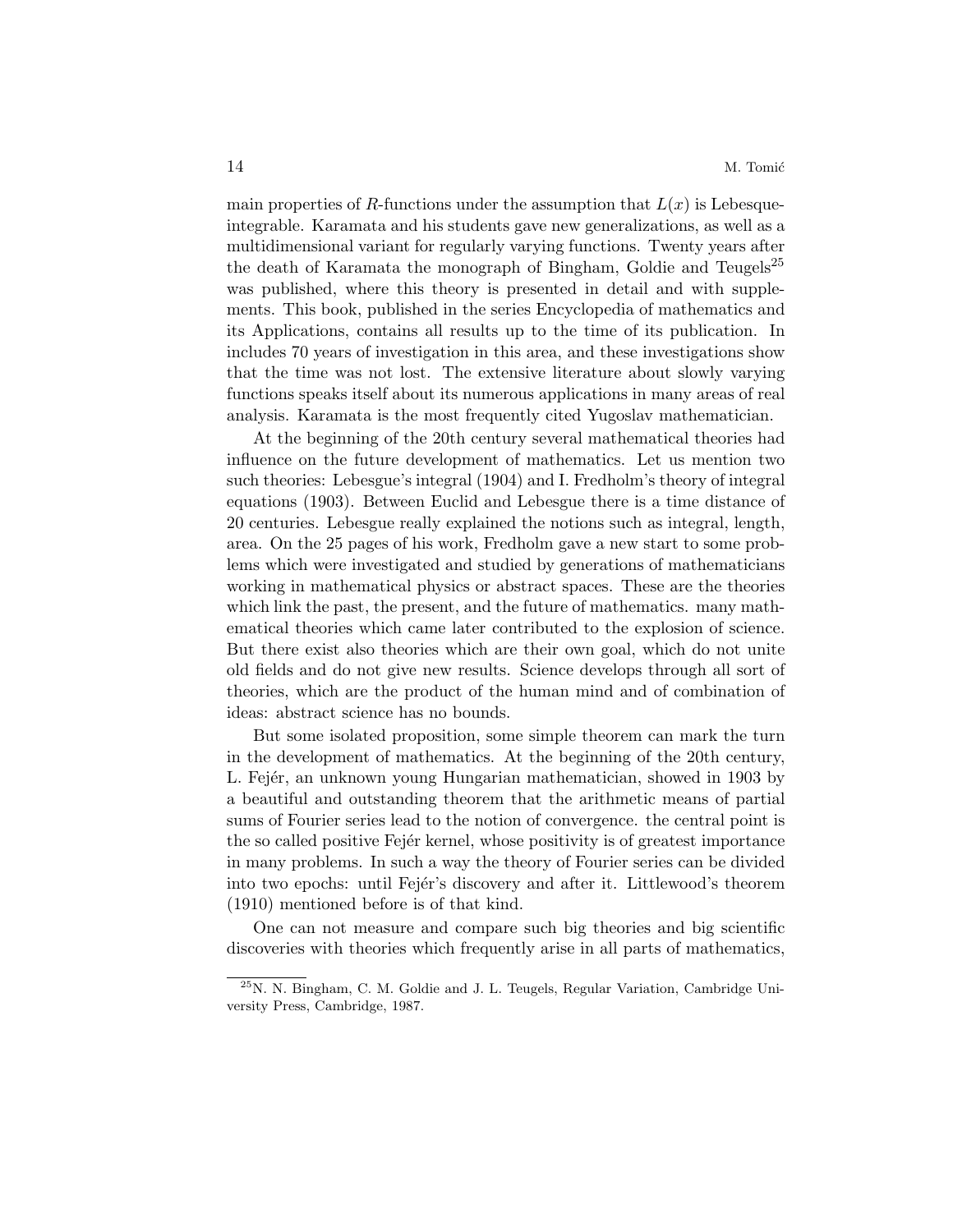and which fade with the end of come fields. But when some work is applied to the solution of some problem from another area of mathematics, then this work has accomplished its goal. If some work remains for years a tool in different parts of mathematics, where it gives the definitive form to various results, if it is not only cited, but becomes a stimulus for new generalizations and new results, and if its originality is beyond doubt, then one can also speak about a theory. In further investigations the theory obtains its structure, its laws and its application. During 70 years regularly varying functions have shown new results, have united some dispersed results and have given them their final form. And when one speaks about asymptotic analysis, it is impossible to avoid regularly varying functions and their theory, so specific and so necessary. The name of Jovan Karamata, its chief creator, must be mentioned in connection with this theory.

Karamata had the most effective period of scientific and teaching work during 1929-1939, before World War II started. These ten years were marked not only by the appearance of his most important work, but also by attempts to introduce new directions in teaching. This has stimulated the awakening of mathematics in Yugoslavia which, until then, followed outdated fixed paths. Apart from greatest efforts in scientific work, Karamata also had other activities. He visited many universities in Europa and presented many lectures on his investigations. He participated in almost all of the largest scientific meetings and conferences between the two world wars, he met many scientists with whom he not only corresponded, but also had some sort of friendly relationship - among others several famous mathematicians of that time, such as: Landau, Knopp, I. Schur, Fejér, M. Riesz, P. Montel, W. Blachke, ... His reviews in the Zentralblatt für Mathematik and in the Jahrbuch úber die Fortschritte der Mathematik were noted for their criticism and conscientious comments.

After the important works from 1930-1932, in the period 1932-1939, Karamata had little interest not only for regularly varying functions themselves, but also for their applications.

Let us remember that the time when Karamata was most active was very unfavorable for scientific work. The economic crisis in the country, social events, big family, misunderstanding and envy from colleagues and the abundance of everyday small events which make the integral of negativity of life. He often spoke about his failed scientific life - he had hoped for something different - but the time went by and on the other hand science was not standing still, and this was exactly the time when a period of great research of classical analysis was ending, the time of Tauberian theorems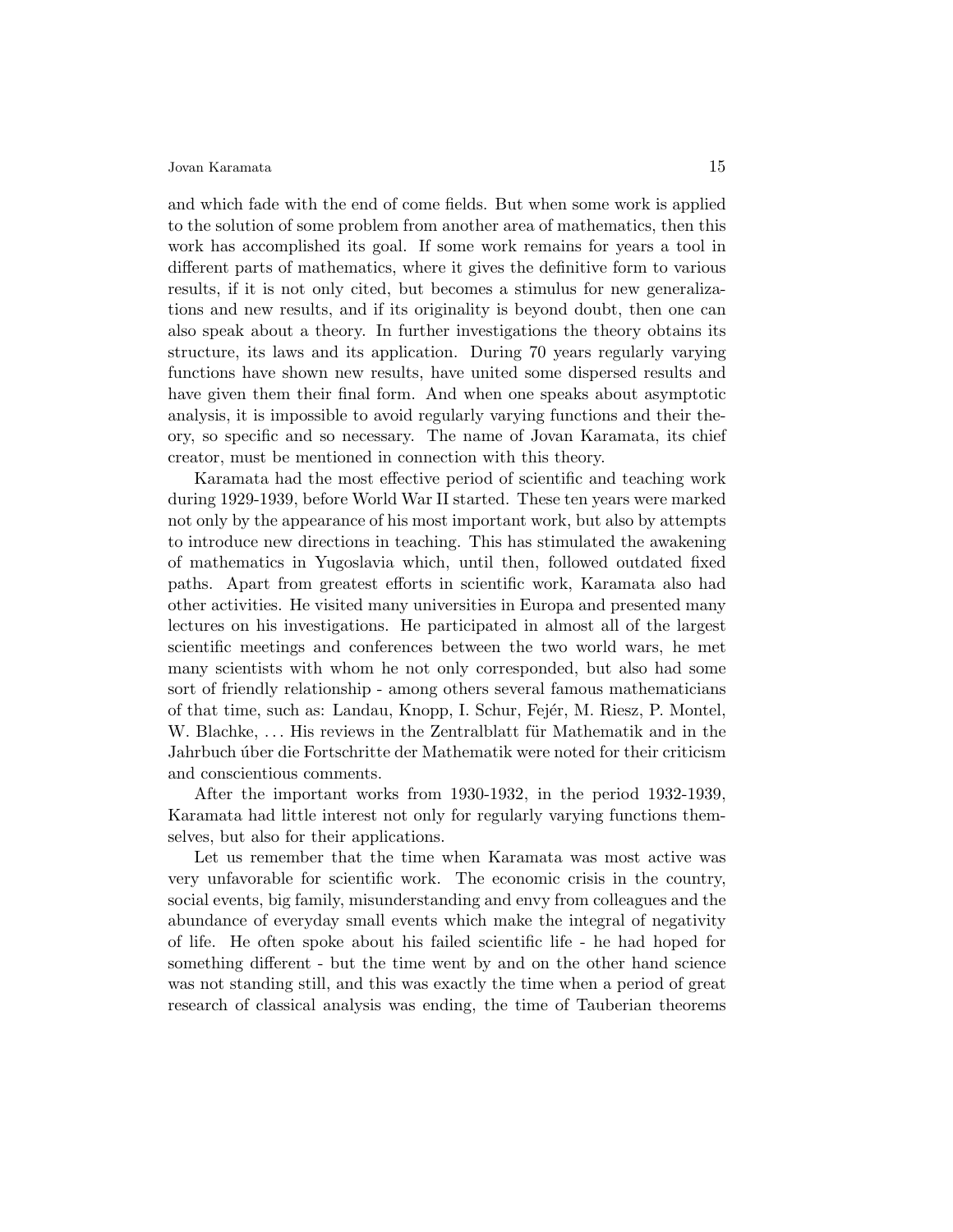and summability in its final form.

Wiener took active part in the English School of Analysis at the time of its heights, with Hardy and Littlewood and with the group of their most well-known students. Everyday exchange of thoughts and ideas in their circle brought new results and methods. On the other hand, Karamata's milieu was indifferent and not interested even in more important things, least of all in the science. In every milieu, where there is no interest, there is no progress - no competition, no results. Karamata was almost lonely in science, far away from the sources, without support. He could only follow the events and the development of science, far from the center. Karamata studied Wiener's new theory with the enthusiasm that was typical of him he gave new scientific contributions, used and enlarged by the others, but he didn't reach the summit of scientific creativity of his youth (1928-1932). The basic ideas and discoveries belong to Norbert Wiener. Besides that, working on somebody else's ideas is not the same thing as one's own discovery. In the period 1933-39, he published a large number of treatises. That was the time of feverish work: to publish as soon as possible new results with modern tools, and to master old problems. During these few years he published more than 20 articles; on the other hand, as Karamata himself said, he was writing the paper on slowly varying functions for a years, obsessed with only one idea and with one thought. At this period he was a young and unknown mathematician and had no feeling of time. It was a period when passion for the unknown was hunting him, and when he gave the most of himself. This time didn't last long. When he wrote, he not only had something to say, but he mastered perfectly and analytic tools, he had style and precision and he tried to give a simple proof in the natural order, without tedious checking; and then every analyst wanted to read this. He cared a lot about the content too, and he polished many steps in proofs for several days, through obvious, but false difficulties. And just as H. R. Pitt, in 1938, reduced Wiener's theory to the simplest form, Karamata applied his new method to various theorems of Tauberian type. The range of this theory and its importance were visible. New elements appeared in this theory as Karamata applied the notion of normal families (Montel) [55]. This method has shown the relationship between different, apparently independent theorems, but their core became visible [39]. The synthesis of these works can be found in his small monograph published by Hermann [60]. By applying Schmidt's theorem on power series to Stieltjes integrals and to the Laplace transform, he weakened the conditions for convergence in Tauberian 0-theorem. New results followed from this. This shows the role of the Stieltjes integral as an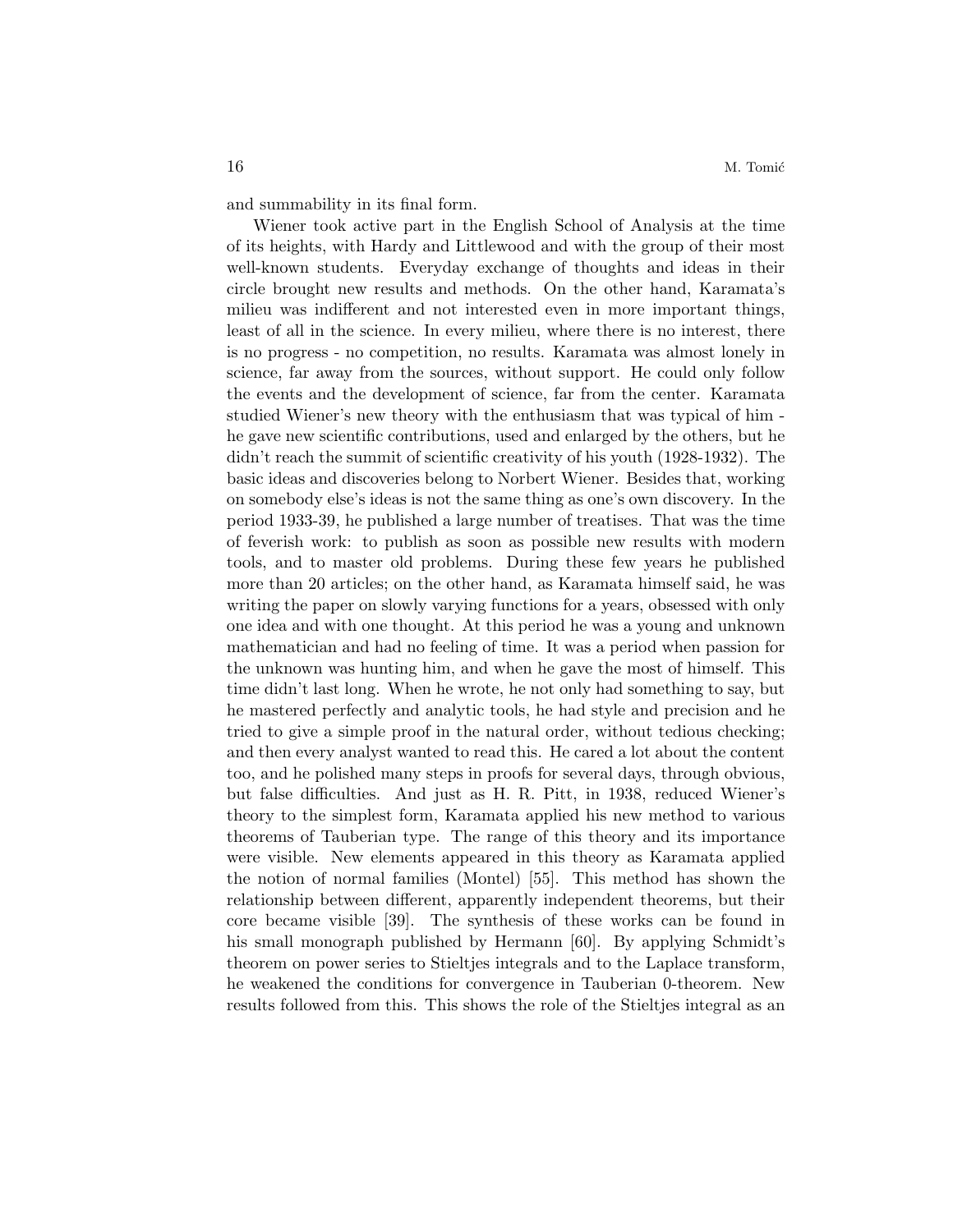analytic tool. As this time Karamata was interested in Borel summability (B-summability), especially in the inverse of Hardy-Littlewood's theorem concerned with B-summability. The lack of a simple proof of this theorem and the attempts of many authors T. Vijayaraghavan, O. Szasz, and in particular of Hardy and Littlewood, can be seen in Karamata's work in the so called shifting of indices. Among numerous problem in the articles of that time one can find a theorem of that type, but with new ideas and beyond real analysis, in the area of complex functions. Karamata [66] has proved the following theorem:

Let

$$
f(z) = \sum a_k z^k \quad \text{be convergent for } |z| \le 1 \tag{4}
$$

and let  $f(z)$  be bounded in  $K : |z - 1/2| = 1/2$ . In order that the series  $(4)$ be B-summable to s at  $z = 1$ , it is necessary and sufficient that the Fourier series of f on K converges to s at the same point.

Karamata conjectured the general problem by replacing  $K$  with a parabola having the imaginary axis as a tangent of order  $k - 1$  ( $k > 1$ ) and in such a way he found the relationship between the Landau-Wiener case  $(k = \infty)$ and the Littlewood-Schmidt case  $(k = 1)$ . The general case was solved by Karamata's student Avakumovi $\acute{c}^{21}$  in his thesis.

Among the articles outside the scope of Tauberian theorems, one should select those which are cited and which represent new contributions in proofs and ideas. By estimating series with real, positive and monotone members, Karamata arrived to the general theorem of Jensen on convex functions. This work was cited by Hardy, Littlewood and Pólya<sup>26</sup>. Although Karamata thought that these authors were the first ones to publish this generalization of Jensen's theorem, they thought that the proof and the formulation belong to Karamata [30]. From Cauchy-Jensen's theorem he derives, as an almost evident consequence, several of Mercer's theorems of elementary nature [25], [26]. In [63], with the precision and the knowledge of analytic tools so characteristic of him, he derives several theorems on singular trigonometric integrals. This work was cited in the theory of singular integrals of Calderón and Zygmund, Acta Math. 88 (1952) 85-139.

Before the World War II, in 1939 approximately, Karamata felt that he was tired of such kind of work and of such mathematics. He was not only a mathematician of value and of good reputation, but he also had a

 $^{26}$ G. H. Hardy, J. E. Littlewood, G. Pólya, Inequalities, Cambridge University Press, 1952.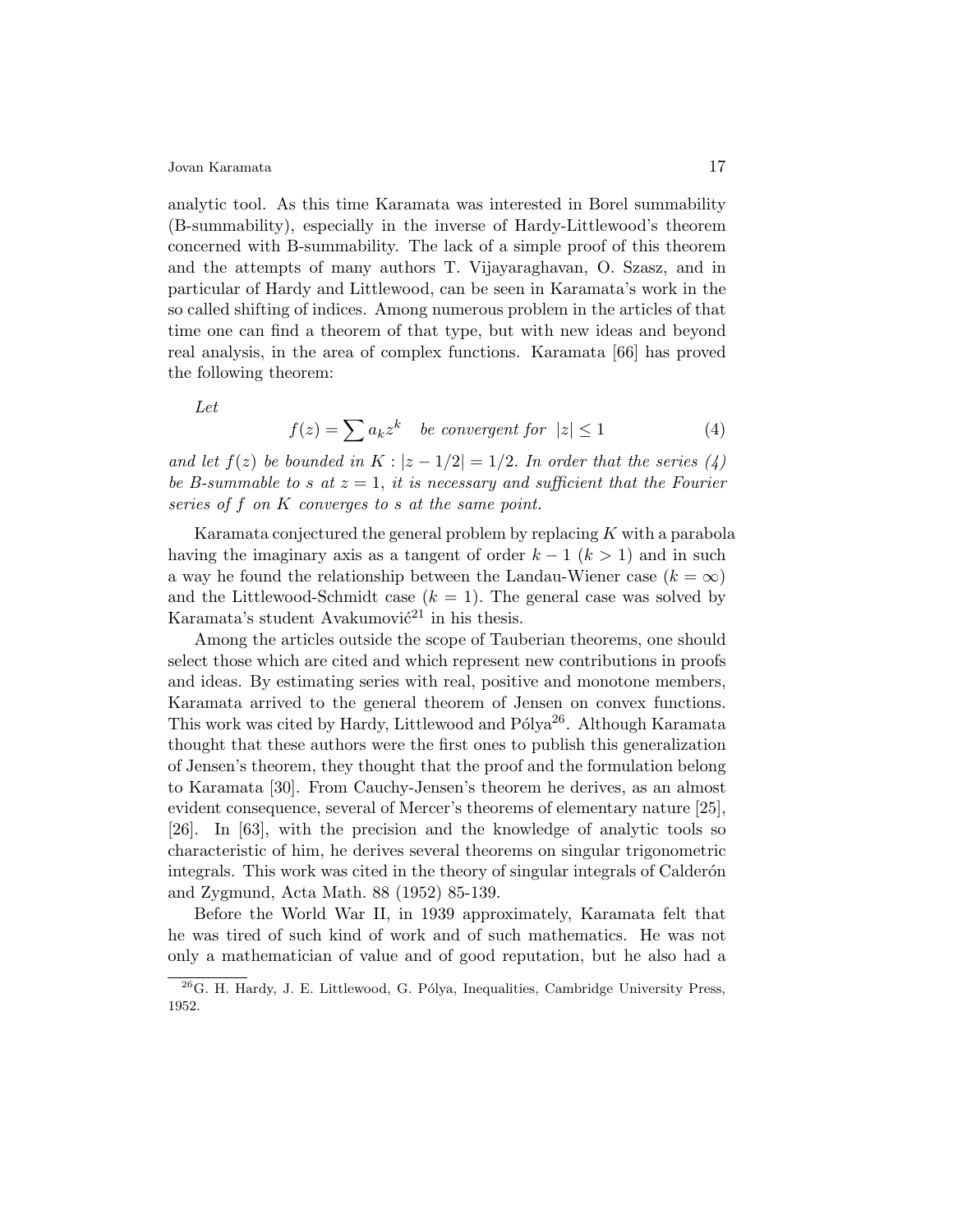natural, rare talent. He had a feeling for real mathematics, and not only for its superstructure and its formalism. After many efforts and work, an ordinary mathematician masters some field, its methods and technique, gets acquainted with the literature, learns how to write papers. Then from every article he can make a new one. Just by changing the assumptions. He can write new articles unlimitedly - all variants of the same work, of only one and the same idea. Probably the best one is his first work, connected with the thesis. The public and society especially respect the number of papers, nobody is interested in the content, and a wide audience does not understand this. Only the greatest ones, like Poincaré, can work simultaneously both on the New methods in celestial mechanics and on the foundations of algebraic topology. Hilbert changed his fields every 5-6 years, from foundations of geometry on integral equations. And they always made new scientific discoveries. But an ordinary mathematician forgets many fields which he once studied. To him, real science is his field, his property. All the rest is a fashion and an empty theory. Karamata felt that new areas should be carefully studied, that one should understand the foundations in order to comprehend the whole. About 1940, he discussed with M. Riesz and made notes about the fields on the border between the theory of functions and potential theory.

On the eve of World War II financial circumstances became a problem for his big family. The freedom that he had as a young scientist was gone. He didn't suspect that his country was entering the war, and something unknown. . .

Everything has vanished as if it never existed. Mathematics has disappeared, as well as his connections abroad, his students, his teaching. In the years 1941-1945 he didn't even look at the works he had started, the time went by. He awoke from the nightmare only in 1945. The University destroyed, without literature, without former friends, new ideas about teaching, about science; the earlier routine with old habits, and the new order and modern development of life and science. This is the way teaching started and the old fashioned scientific knowledge refreshed. For the teaching of the Theory of Complex Functions, Karamata prepared a small, but original, introduction. This is the book "Complex Number" [89] with many examples and geometric constructions avoiding classical notions - real and imaginary part. In less than weeks he wrote: "Theory and Practice of the Stieltjes Integral" [88], a model for an introduction to real analysis. Many examples in this textbook showed his knowledge and the wealth of all parts of real analysis. It is a pity that he didn't continue work on such kind of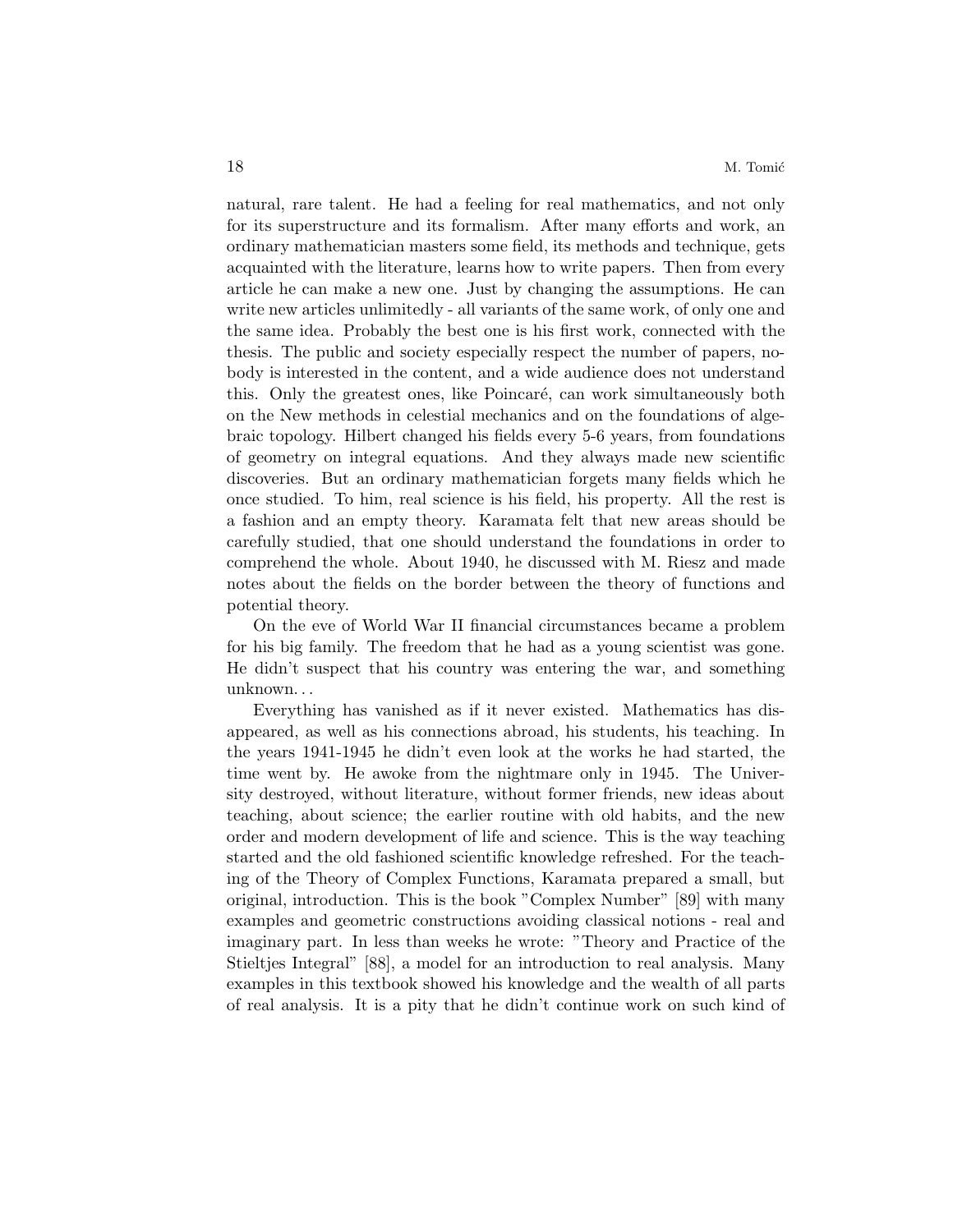### textbooks.

Finally, he returned to scientific work, after a quarter of a century, to the theory of regularly varying functions, but with new students. The preceding period of his works was ended. After 1946, Karamata and his students have finished the last chapters of this theory, in particular its applications. We give credit to Karamata for creating a circle of mathematicians which gathered around his ideas. His merit is even bigger because of the bad conditions for scientific work; he has also merit for the scientific work which has only started to develop and finally merit for the appearance of Yugoslav mathematics on the international stage of that time. Karamata himself and his students marked this development. Aljančić and Karamata in [112] derive that from the limit  $\lim_{x\to\infty} x^{-1} \int_0^x$ 0  $f(t)dt = \rho$  it follows that the function  $p(x) = \left\{ \int_{0}^{\infty}$ 1  $(f(t)/t)dt$  is regularly varying with index  $\rho$ .

In [126], [127], Bojanić and Karamata found new classes of functions  $f(x)$ related to a regularly varying  $\rho(x)$  by its increments at infinity, through the relation

$$
f(\lambda x) - f(x) = x(\lambda) o(\rho(x)), \ \ x \to \infty.
$$

The relation above holds uniformly in  $\lambda \in [a, b]$ ,  $0 < a < b < \infty$  for fixed a and b. The representation of the form

$$
f(x) = \int_0^x \varepsilon(t) \frac{L(t)}{t} dt + o(L(x)), \ \ x \to \infty,
$$

under precise conditions on the function  $\varepsilon(t)$ , follows from this.

The first variant of regularly varying sequences was introduced by Schmidt (1925) in the article mentioned before, and in such a way he has started Karamata's theory, for which the final form, specially for the sequences, was given by Karamata's student M. Vuilleumier. There, given a sequence  $r_n = n^{\sigma} L_n$ ,  $n = 1, 2, \ldots$ , where  $\{L_n\}$  is slowly varying sequence and  $\sigma$  is any real number, necessary and sufficient conditions are given for the matrix  $[a_{nk}]$  to transform every slowly varying sequence into an asymptotically equivalent sequence.

In [130], Bajšanski and Karamata gave a new precise analysis of the notion of general order of growth in the transfinite problem. This is an old and a well known problem which originates from Hardy, but with a new understanding. In [128] the same authors study and find the principle of equicontinuity in the foundations of regularly varying functions.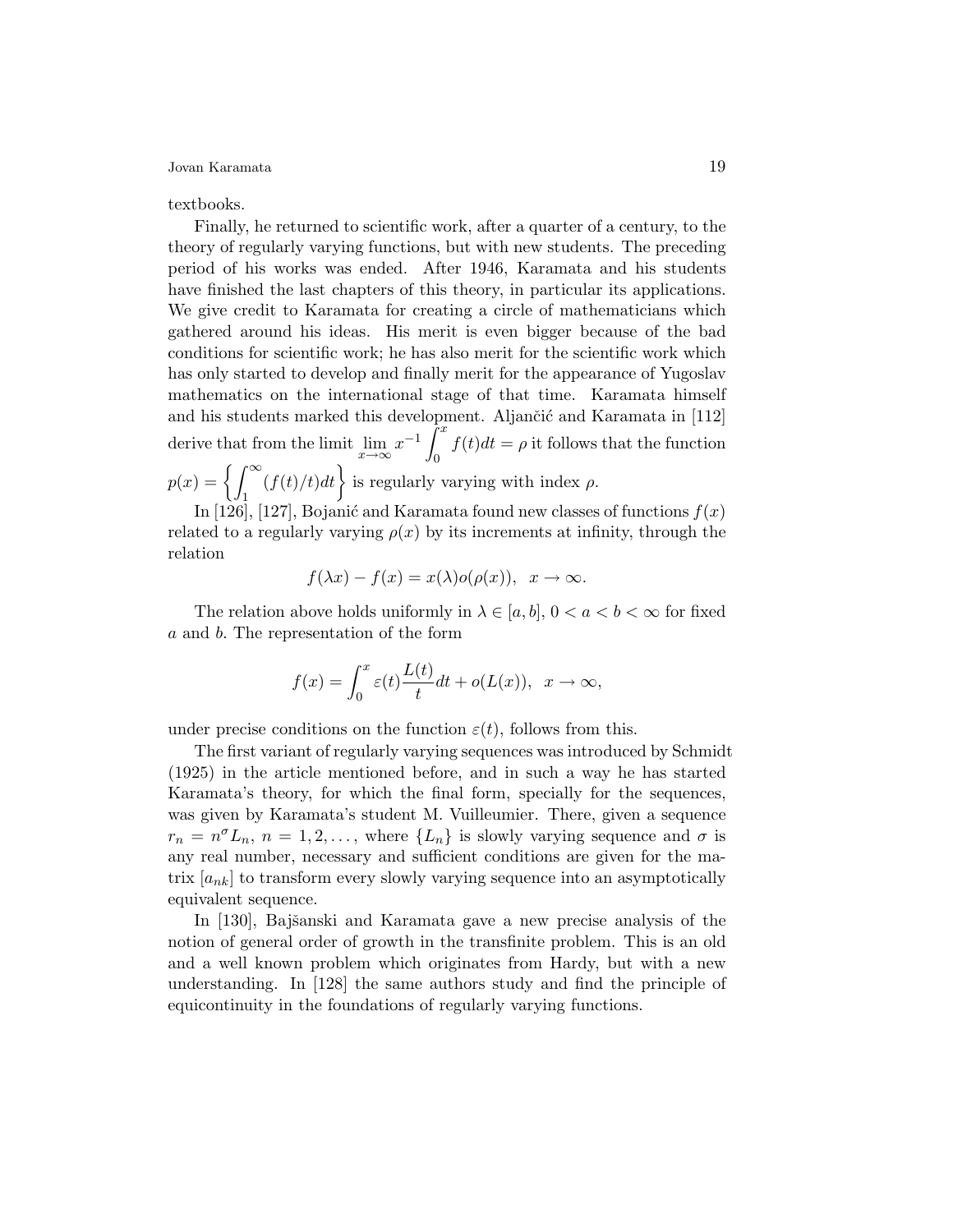D. Adamović and D. Arandjelović, students of S. Aljančić, gave significant contributions to the theory of regularly varying functions, as well as others who completed this theory in various ways. Many applications of these functions are natural and they show the width of this theory in different fields.

Karamata knew to perfection a part of classical analysis, during the time of its rise and also during the time of its decline. He knew not only basic ideas, but also the whole technique of work, methods and procedures as well as the literature of that time. His students partially continued this work, and they also spread the range of investigations. This was called then Karamata's circle. In the short period, after 1929, for about less than 10 years, and shortly after 1946, this circle was made, enlarged and then slowly lost power. Karamata left Belgrade in 1953, and most of his students scattered all over the world. Besides that, they have never been in the centers of investigations, such as the Department of Mathematics of the University of Belgrade, and they were not even in the University. At that time the Mathematical Institute had no permanent positions, but it was more like a club with meetings once a week. Most of Karamata's students were looking for positions abroad. They looked for jobs abroad and in their country they looked for the approval which didn't come. Here the affirmation of their knowledge and the acceptance of the milieu, there the recognition of their competence. Even in that period they have done something, first of all Karamata. From Karamata's circle something was recorded in international monographs and texts. The light of the faded star does not vanish, but travels still, and so the ideas like the regularly varying function and its applications do not fade. International scientific connections and the stream of information are today (written in 2000) almost instantaneous. At times immediately after the World War II, about 1946, it wasn't like that. In Belgrade then, there was no scientific literature at all. People were there, but no books, no journals. Still, those people tried to do something, what others have already been doing. regularly varying functions are an example of that kind. It took a lot of time to collect results scattered in journals and books.

Although the theory of regularly varying functions does not have a deep foundation, it has diverse applications. Later came its enlargement and additional results. Its long existence and its applications confirm that it deserves the name: theory. One should mention one more advantage of this theory: it is authentic and original. Its origin is in Belgrade. It was created there, it was developed mostly there and it still lines there. it is the work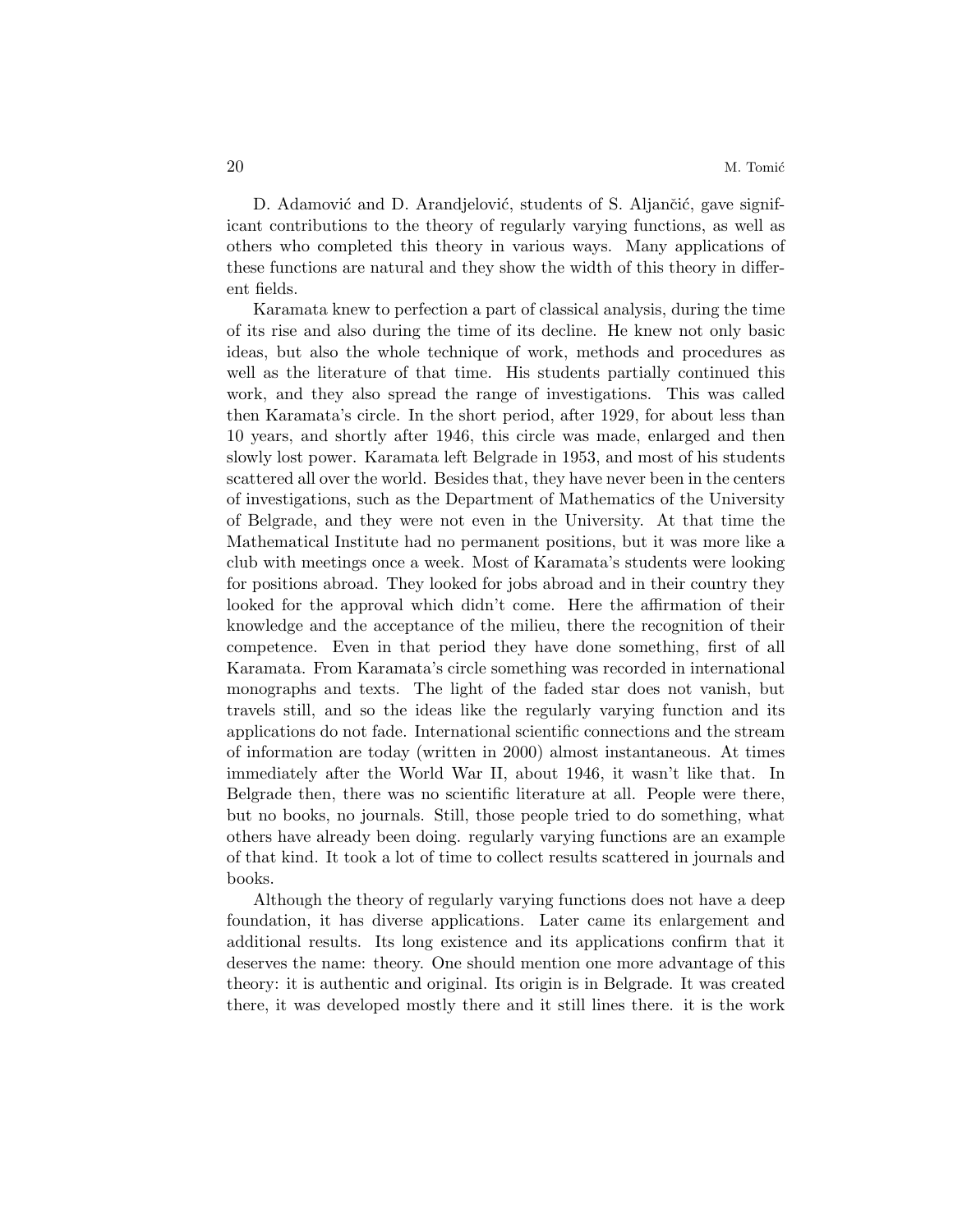of this milieu, of the people who worked in it - Karamata's circle, and in particular it is the work of Jovan Karamata.

Karamata was a simple man, even slightly naive. He was maybe wrong in his judgments about many everyday problems, ordinary matters and about people. But he had the high morality of the real scientist. there is a difference between the moral norms of a scientist and of a simple moral man. Karamata distinguished those who knew their field, who judged objectively scientific truth, from those who didn't have these qualities. This is why Karamata couldn't claim the trivial and wrong to be deep and correct. He couldn't claim the unimportant to be beautiful and important. He left results of lasting value, he fought with enormous difficulties of creation, not with formal calculations and copies. And he loved mathematics more than ordinary achievements and, at least in his youth, he could sacrifice a lot to this end.

He could spend many days in vain, obsesses with some problem. For him, it was not only a profession, but the necessity of life in which he burned. On the other hand, an ordinary mathematician works as a routine, without particular enthusiasm. And, as a rule, his work is already forgotten as soon as it is written. Such works are a burden for our libraries. A quarter of a century after the death of Karamata and 70 years after the appearance of his first work, his works remain not only like a memorial, but they are the base for further developments of mathematics. When his works appeared, perhaps they were not of big importance, but their value, their real value, grows with time. They survive and they don't get embedded in other results generalizing them. Other people start with them, and they don't end with them. he created he didn't fabricate results, he invented, and he didn't only write. And Karamata succeeded in what every scientist at the end of his career and his life would like to achieve: the work outlived its creator.

#### REFERENCES

- $[1]$  Sur l'évaluation des limites se rattachant aux suites à doubles entrées. Glas Srpske Kraljevske Akademije, CXX, Prvi razred, 55, 1926, pp. 75-101. (Serbian; French summary)
- [2] On Certain Limits Similar to Definite Integrals. Doctoral dissertation. Belgrade, 1926. p. 65. (Serbian)
- [3] Sur certaines limites rattachées aux intégrales de Stieltjes. Comptes rendus des séances de l'Académie des Sciences, Paris, 182, 1926, pp. 833-835.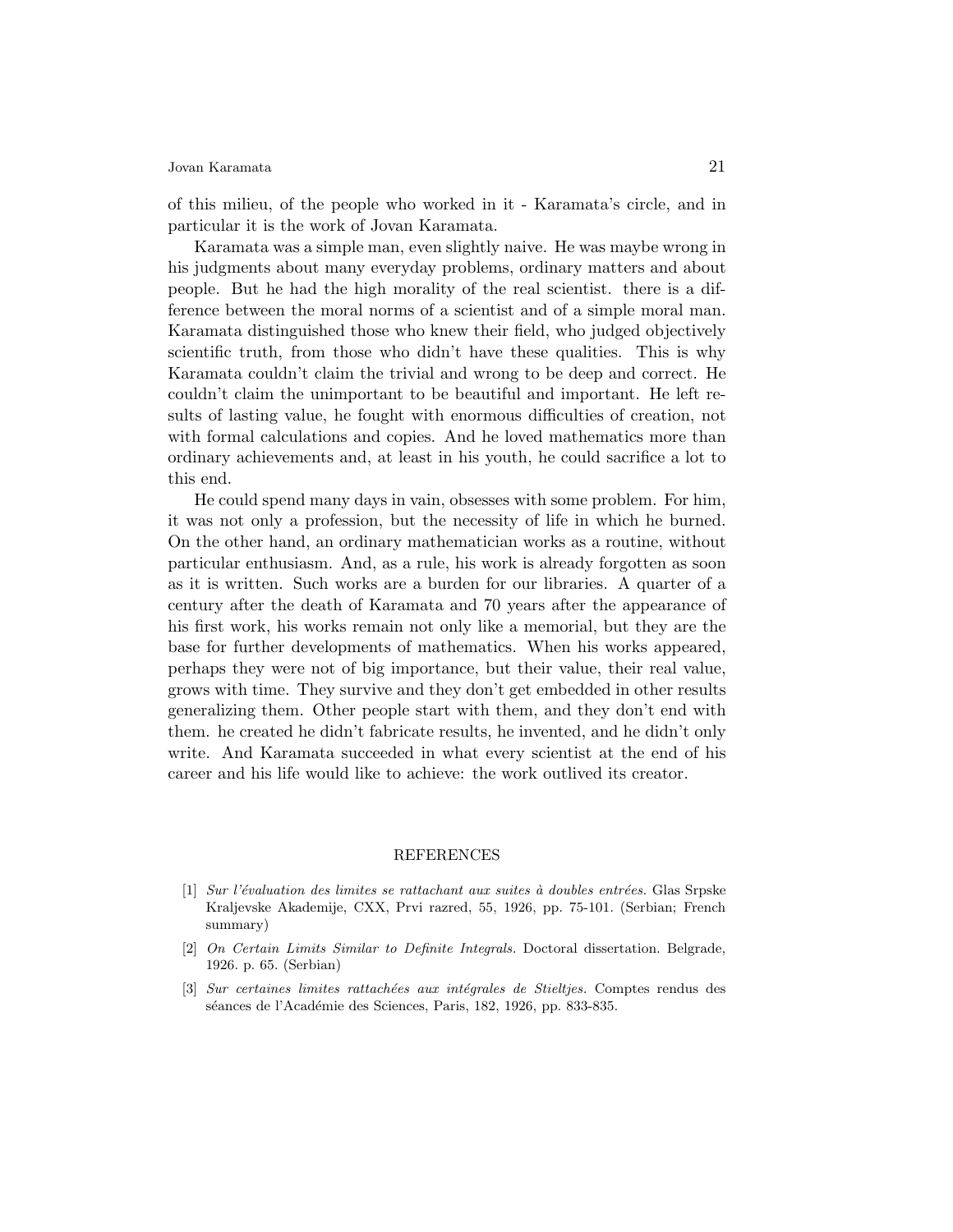- $[4]$  Relation entre les fonctions de répartition de deux suites dépendant l'une de l'autre. Comptes rendus des séances de l'Académie des Sciences, Paris, 183, 1926, pp. 726-728.
- [5] Sur une limite inférieure du module des zéros des fonctions analytiques. Glas Srpske Kraljevske Akademije, CXXVII, Prvi razred, 58, 1927, pp. 101-120. (Serbian; French summary)
- [6] Sur une suite de fonctions rationnelles et les d´eveloppements suivant ces fonctions. Glas Srpske Kraljevske Akademije, CXXVIII, Prvi razred, 59, 1927, p. 47-79. (Serbian; French summary)
- [7] Sur les suites équivalentes. Rad Jugoslavenske akademije znanosti i umjetnosti, 234, Razred matematičko-prirodoslovni, 71, 1928, pp. 223-245. (Serbian). Bulletin international de l'Académie yougoslave des sciences et des beaux-arts, 22, 1928, pp. 27-34. (French summary)
- [8] Une question de minimum relative aux ensembles et son rapport avec l'analyse. Comptes rendus du 52<sup>e</sup> congrès de l'A.F.A.S., La Rochelle, 1928. 2 pages.
- $[9]$  Sur la moyenne arithmétique des coéfficients d'une série de Taylor. Mathematica (Cluj), 1, 1929, pp. 99-106.
- [10] Théorèmes inverses de sommabilité I. Glas Srpske Kraljevske Akademije, CXLIII, Prvi razred, 70, 1931, pp. 1-24. (Serbian; French summary)
- [11] Théorèmes inverses de sommabilité II. Glas Srpske Kraljevske Akademije, CXLIII, Prvi razred, 70, 1931, pp. 121-146. (Serbian; French summary)
- [12] Sur certains "Tauberian theorems" de M.M. Hardy et Littlewood. Comptes rendus du 1<sup>e</sup> congrès des mathématiciens roumains, 1929, Cluj. Mathematica (Cluj) 3, 1930, pp. 33-48.
- $[13]$  Asymptotes des courbes planes définies comme enveloppes d'un système de droites. Comptes rendus du  $53<sup>e</sup>$  congrès de l'A.F.A.S., Le Havre 1929. 3 pages.
- [14] Sommabilité et fonctionnelles linéaires. Comptes rendus du  $1^e$  congrès des mathématiciens des pays slaves, 1929, Varsovie, 1930, pp. 221-228.
- [15] Sur une mode de croissance régulière des fonctions. Mathematica (Cluj) vol. 4, 1930, pp. 38-53.
- $[16]$  Über die Hardy-Littlewoodschen Umkehrungen des Abelschen Stätigkeitssatzes. Mathematische Zeitschrift, B. 32, H. 2, 1930, pp. 319-320.
- $[17]$  Sur le principe de maximum des fonctions analytiques et son application au théorème de d'Alembert. Comptes rendus du 54<sup>e</sup> congrès de l'A.F.A.S., Alger, 1930, pp. 29-31.
- [18] Quelques théorèmes d'inversion relatifs aux intégrales et aux séries ( $1^{ère}$  partie). Bulletin de mathematiques et de physique de l'Ecole Polytechnique de Bucarest, 3, 1932, no. 1, fasc. 7, pp. 1-10.
- [19] Neuer Beweis und Verallgemeinerung einiger Tauberian-Sätze. Mathematische Zeitschrift B. 33, H. 2, 1931, pp. 294-299.
- [20] Neuer Beweis und Verallgemeinerung der Tauberschen Sätze, welche die Laplacesche und Stieltjessche Transformation betreffen. Journal für die reine und angewandte Mathematik, B. 164, H. 1, 1931, pp. 27-39.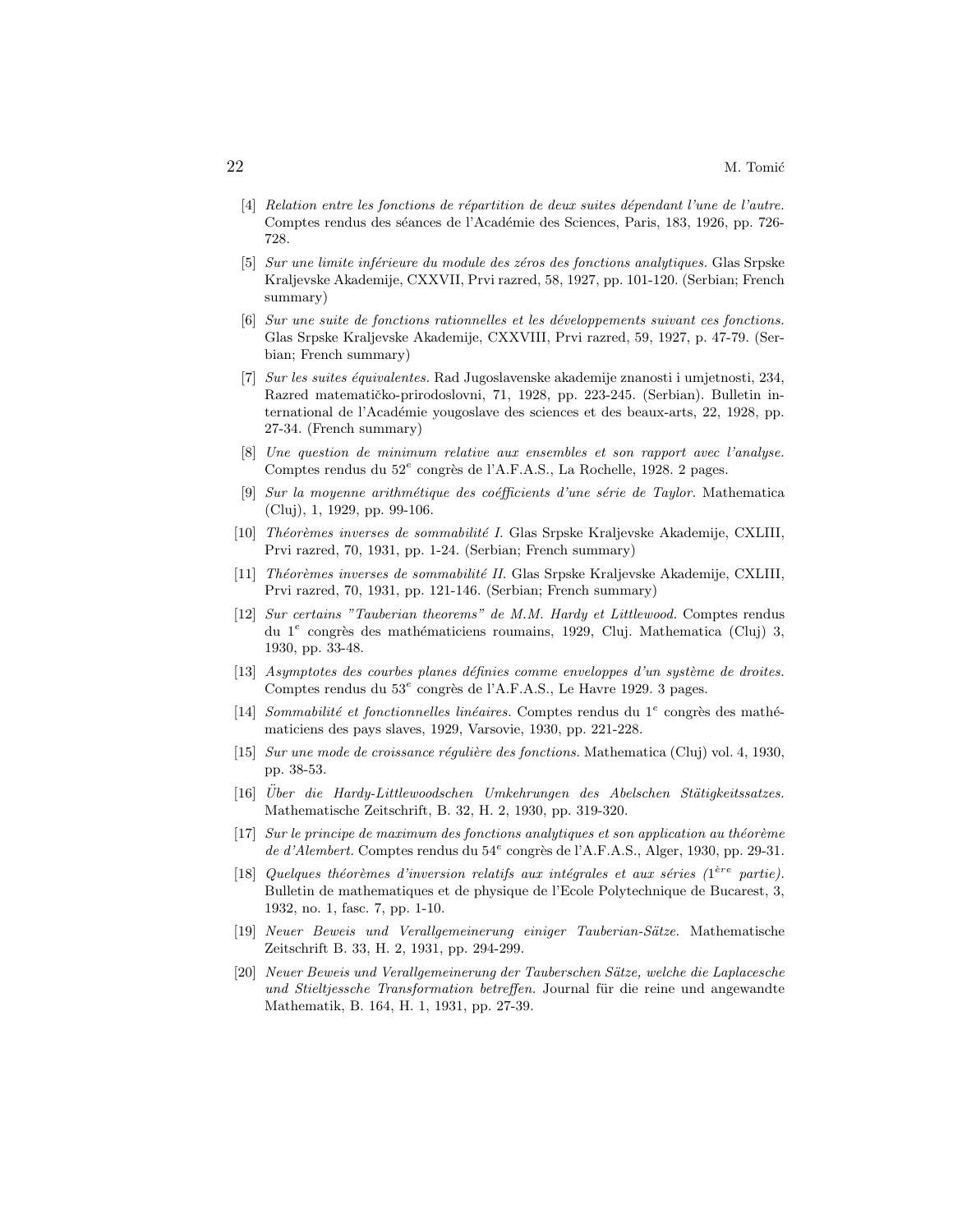- [21] Sommablit´e et convergence. Glas Srpske Kraljevske Akademije, CXLVI, Prvi razred, 72, 1931, pp. 59-67. (Serbian; French summary)
- [22] Sur le rapport entre les convergences d'une suite de fonctions et de leurs moments avec application à l'inversion des procédés de sommabilité. Studia Mathematica, T. 3, 1931, pp. 68-76.
- $[23]$  *Über einen Satz von Vijayaraghavan*. Mathematische Zeitschrift, B. 34, H. 5, 1932. pp. 737-740.
- [24] Directions des tangentes en relation avec l'aire de surface. Comptes rendus du 55<sup>e</sup> congrès de l'A.F.A.S., Nancy, 1931, pp. 44-46.
- $[25]$  Sur quelques inversions d'une proposition de Cauchy et leurs généralisations. Tôhoku Mathematical Journal, Vol. 36, 1932, pp. 22-28.
- [26] Sur un théorème de Mercer et ses généralisations. Glas Srpske Kraljevske Akademije, CXLVI, Prvi razred, 72, 1931, pp. 113-120. (Serbian; French summary)
- $[27]$  Application de quelques théorèmes d'inversion à la sommabilité exponentielle. Comptes rendus des séances de l'Académie des Sciences, Paris, 193, 1931, pp. 1156-1158.
- [28] Remarks on a theorem of D.V. Widder. Proceedings of the Natural Academy of Sciences USA, 18, 1932, pp. 406-408.
- $[29]$  Raport entre les limites d'oscillations des procédés de sommation d'Abel et de  $Cesàro.$  Publications mathématiques de l'Université de Belgrade, t. 1, 1932, pp. 119-124.
- [30] Sur une inégalité relative aux fonctions convexes. Publications mathématiques de l'Université de Belgrade, t. 1, 1932, pp. 145-148.
- [31] Quelques théorèmes de nature tauberienne. Studia Mathematica, T. 4, 1933, pp. 4-7.
- [32] Un théorème général d'inversion des procédés de sommabilité. Verhandlungen des Internationaler mathematiker Kongress, Zürich, 1932, II, pp. 147-149.
- [33] Un théorème sur les coefficients des séries de Taylor. Glas Srpske Kraljevske Akademije, CLIV, Prvi razred, 77, 1933, pp. 79-91. (Serbian). Bulletin de l'Académie royale serbe, Série A: Sciences mathématiques, t. 1, 1933, pp. 85-89. (French summary)
- [34] Über die O-Inversionssätze der Limitierungsverfahren. Mathematische Zeitschrift, B. 37, H. 4, 1933, pp. 582-588.
- $[35]$  Théorèmes sur la sommabilité exponentielle et d'autres sommabilités s'y rattachant. Comptes rendus du  $2^e$  congrès des mathématiciens roumains, 1932, Turnu Severin. Mathematica (Cluj), 9, 1935, pp. 164-178.
- [36] Complément au premier théorème de la moyenne. Glas Srpske Kraljevske Akademije, CLIV, Prvi razred, 77, 1933, pp. 119-144. (Serbian). Bulletin de l'Académie royale serbe, Série A: Sciences mathématiques, t. 1, 1933, pp. 97-106. (French summary)
- [37] Sur une mode de croissance régulière. Théorèmes fondamentaux. Bulletin de la Société mathématique de France, t. 61, 1933, pp. 55-62.
- [38] Sur les théorèmes de nature tauberienne. Comptes rendus des séances de l'Académie des Sciences, Paris, 197, 1933, pp. 888-890.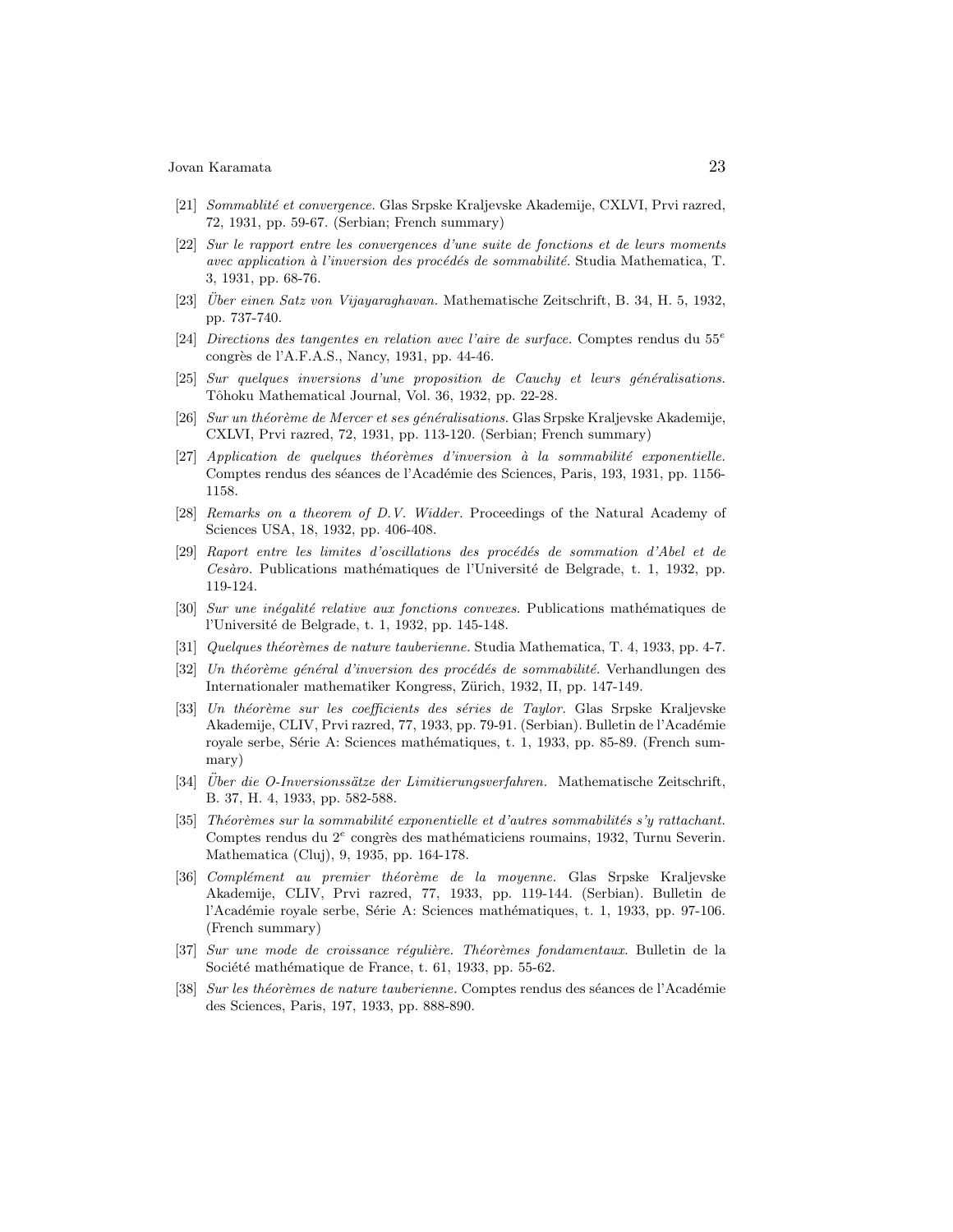- [39] Weiterführung der N. Wienerschen Methode. Mathematische Zeitschrift, B. 38, H. 5, 1934, pp. 701-708.
- [40] Einige weitere Konvergenzbedingungen der Inversionssätze der Limitierungsverfahren. Publications mathématiques de l'Université de Belgrade, t. 2, 1933, pp. 1-16.
- [41] Lösung der Aufgabe 94 (Jb. t.40, 1931, pp. 46). Jahresberichte der deutschen Mathematiker Vereinigung, t. 43, vol. 1-4, 1933, pp. 4-5.
- [42] Eine weitere Umkehrung des Cesàroschen Limitierungsverfahrens. Glas Srpske Kraljevske Akademije, CLXIII, Prvi razred, 80, 1933, pp. 59-70. (Serbian). Bulletin de l'Académie royale serbe, Série A: Sciences mathématiques, t. 2, 1935, pp. 67-72. (German summary)
- [43] Über eine Verteilung der Elemente komplexer Doppelfolgen. Rad Jugoslavenske akademije znanosti i umjetnosti, 251, Razred matematičko-prirodoslovni, 78, 1935, pp. 223-245. (Serbian). Bulletin international de l'Académie yougoslave des sciences et des beaux-arts, 28, 1934, pp. 70-75. (German summary)
- [44] Un théorème sur les intégrales trigonométriques. Comptes rendus du  $2^e$  congrès des mathématiciens des pays slaves, 1934, Prague, 1935, pp. 147-149.
- [45] Un apperçu sur les inversions des procédés de sommabilité. Comptes rendus du 2<sup>e</sup> congrès des mathématiciens des pays slaves, 1934, Prague, 1935, pp. 49-61.
- [46] Zu Fragen ¨uber nichtvertauschbare Grenzprozesse, (mit H. Wendelin). Publications mathématiques de l'Université de Belgrade, t. 3, 1934, pp. 39-41.
- $[47]$  Uber einige Inversionssätze der Limitierungsverfahren. Publications mathématiques de l'Université de Belgrade, t. 3, 1934, pp. 153-160.
- [48] Quelques théorèmes de nature tauberienne relatifs aux intégrales et aux séries. Glas Srpske Kraljevske Akademije, CLXV, Prvi razred, 81, 1935, pp. 173-229. (Serbian). Bulletin de l'Académie royale serbe, Série A: Sciences mathématiques, t. 2, 1935, pp. 169-205. (French summary)
- [49] Représentation des fonctions doublement périodiques au moyen des intégrales définies, (avec M.Petrovitch). Glas Srpske Kraljevske Akademije, CLXV, Prvi razred, 81, 1935, pp. 137-152. (Serbian). Bulletin de l'Académie royale serbe, Série A: Sciences mathématiques, t. 2, 1935, pp. 239-243. (French summary)
- [50] Uber einen Konvergenzsatz des Herrn Knopp. Mathematische Zeitschrift, B. 40, H. 3, 1935, pp. 421-425.
- $[51]$  Bemerkung zur Note "Über einige Inversionssätze der Limitierungsverfahren". Publictions mathématiques de l'Université de Belgrade, t. 4, 1935, pp. 181-184.
- [52] Bemerkung über die vorstehende Arbeit des Herrn Avakumović, mit näherer Betrachtung einer Klasse von Funktionen welche bei den Inversionssätzen vorkommen. Rad Jugoslavenske akademije znanosti i umjetnosti, 254, Razred matematičko-prirodoslovni, 79, 1936, pp. 187-200. (Serbian). Bulletin international de l'Académie yougoslave des sciences et des beaux-arts, 29, 1936, pp. 117-123. (German summary)
- [53] Über einige reihentheoretische Sätze. Mathematische Zeitschrift, B. 41, H. 1, 1936, pp. 67-74.
- [54] Uber einige Taubersche Sätze deren Asymptotik von Exponentialcharakter ist. I, (mit V. Avakumović). Mathematische Zeitschrift, B. 41, H. 3, 1936, pp. 345-356.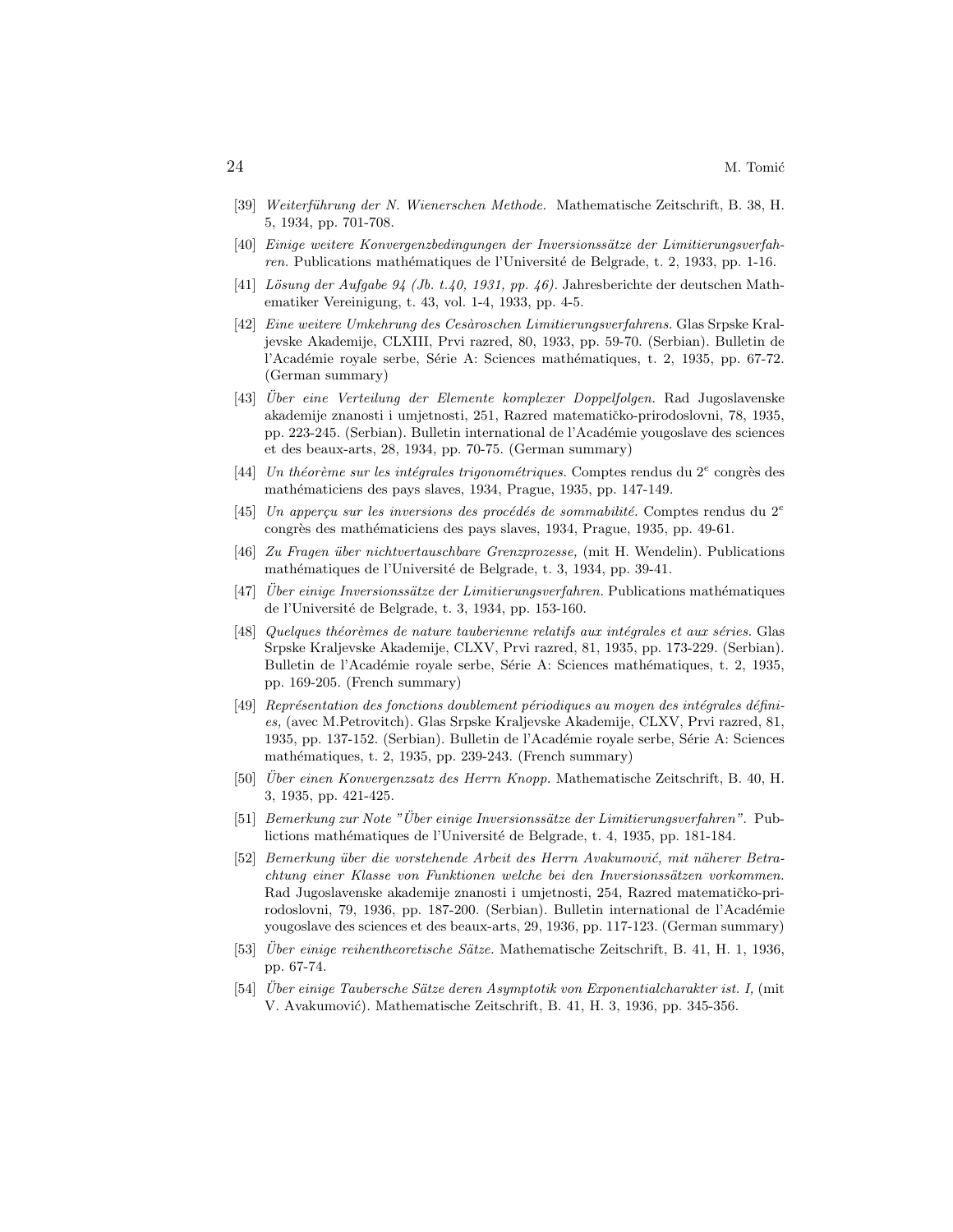- [55] Allgemeine Umkehrsätze der Limitierungsverfahren. Abhandlungen aus dem Mathematischen Seminar der Hansischen Universität, t. 12, 1, 1937, pp. 48-63.
- [56] Über allgemeine Umkehrsätze der Limitierungsverfahren. Comptes rendus du Congrès international des mathématiciens, 1936, Oslo, II, 1937, pp. 116-117.
- $[57]$  Uber einen Satz von H.Heilbronn und E.Landau. Publications mathématiques de l'Université de Belgrade, t. 5, 1936, pp. 28-38.
- [58] Compléments au théorème d'Abel et de son inverse. Revue mathématique de l'Union interbalkanique, 1 (2), 1936, pp. 161-165.
- [59] Quelques moyens particuliers pour établir des théorèmes inverses des procédés de sommabilité. Revista de Ciencias, Universidad Mayor de San Marcos, Lima, Facultad de Ciencias Biologicas, Fisicas y Matemáticas, t. 38, vol. 418, 1936, pp. 155-160.
- $[60]$  Sur les théorèmes inverses des procédés de sommabilité. Actualités scientifiques et industrielles, 450, Hermann et Cie, Paris, 1937, p. 47.
- [61] Beziehungen zwischen der Oszillationsgrenzen einer Funktion und ihrer arithmetischen Mittel. Proceedings of the London Mathematical Society, 2(43), 1937, pp. 20-25.
- [62] Un théorème relatif aux sommabilités de la forme  $\sigma \int_0^{1/\sigma}$  $\int_0^{1/\sigma} \psi(\sigma t) s(t) dt$ . Věstnik Král. České společnosti nauk, II, 1936, XIX, 1937, p. 5.
- [63] Ein Konvergensatz für trigonometrische Integrale. Journal für die reine und angewandte Mathematik, 178, 1937, pp. 29-33.
- [64] Einige S¨atze ¨uber die Rieszschen Mittel. Glas Srpske Kraljevske Akademije, CLXXV, Prvi razred, 86, pp. 291-326. (Serbian). Bulletin de l'Académie royale serbe, Série A: Sciences mathématiques, t. 4, 1938, pp. 121-137. (German summary)
- $[65]$  Uber allgemeine O-Umkehrsätze. Rad Jugoslavenske akademije znanosti i umjetnosti, 261, Razred matematičko-prirodoslovni, 81, 1938, pp. 1-22. (Serbian). Bulletin international de l'Académie yougoslave des sciences et des beaux-arts, 32, 1939, pp. 1-9. (German summary)
- $[66]$  Über die B-Limitierbarkeit einer Potenzreihe am Rande. Mathematische Zeitschrift, B. 44, H. 1, 1938, pp. 156-160.
- [67] Un théorème sur le procédé de sommabilité de Borel. Publications mathématiques de l'Université de Belgrade, t. 6-7, 1937-38, pp. 204-208.
- [68] Quelques théorèmes sur les intégrales de Laplace-Abel. Bulletin mathématique de la Société roumaine des Sciences,  $40$  (1-2), 1938, pp. 107-108.
- [69] Sur la sommabilité forte et la sommabilité absolue. Mathematica (Cluj), 15, 1939, pp. 119-124.
- [70] Einige Sätze über iterierte Mittelbildungen. Proceedings of the The Benares Mathematical Society (New Series), 1, 1939, pp. 15-24.
- $[71]$  Uber einen Tauberschen Satz im Dreikörperproblem. American Journal of Mathematics, vol. 61, 3, 1939, pp. 769-770.
- [72] On infinitely increasinging sequences. Matematički Vesnik (Assoc. students of math. Univ. Belgrade) 5-6, 1939, pp. 11-36. (Serbian)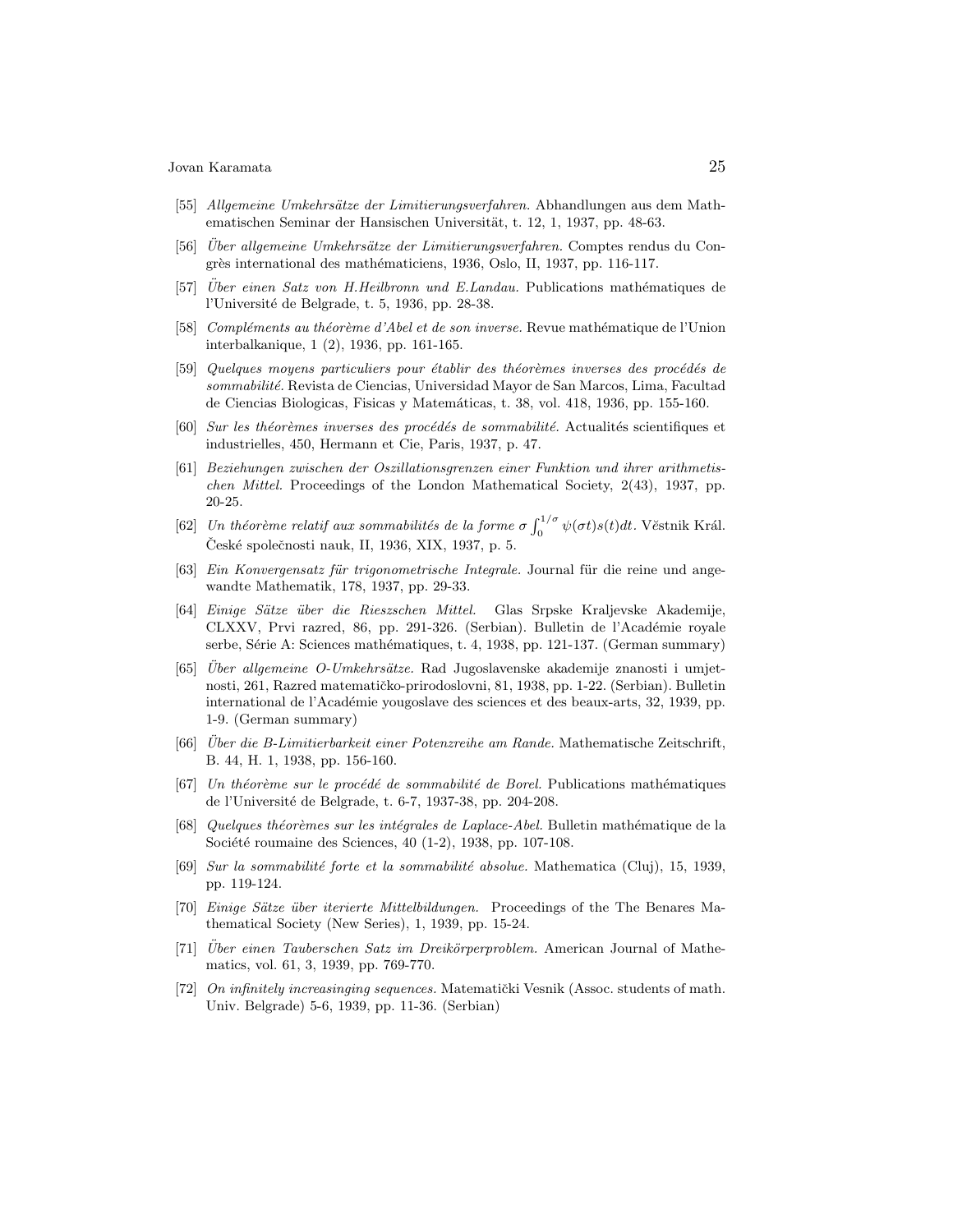- [73] Sur le théorème tauberien de N. Wiener. Publications de l'Institut mathématique de l'Académie serbe, 3, 1950, pp. 201-206. (written in 1939)
- [74] Uber die Indexverschiebung beim Borelschen Limitierungsverfahren. Mathematische Zeitschrift, B. 45, H. 5, 1939, pp. 635-641.
- [75] Quelques théorèmes inverses relatifs aux procédés de sommabilité de Cesàro et Riesz. Glas Srpske Akademije Nauka, CXCI, Prvi razred, 96, 1949, pp. 1-37. (Serbian). Publications de l'Institut mathématique de l'Académie serbe, 3, 1950, pp. 53-71. (French summary)
- [76] A note on convergence factors. Journal of the London Mathematical Society, 21, 1946, pp. 162-166.
- [77] Sur l'application des théorèmes de nature tauberienne à l'étude des valeurs asymptotiques des équations différentielles. Publications de l'Institut mathématique de l'Académie serbe, 1, 1947, pp. 93-96.
- $[78]$  Sur le sommabilité de S.Bernstein et quelques procédés de sommation qui s'y rattachent. Matematičeskii Sbornik, Moscow, n. s. 21 (63), No. 1, 1947, pp. 13-24.
- [79] Sur certains sommes trigonom´etriques en rapport aux approximations diophantiennes. Comptes rendus du  $63^e$  Congrès de l'A.F.A.S., Biarritz, 1947. (Russian summary)
- [80] Inégalités relatives aux quotients et à la différence de  $\int f g e t \int f g$ . Publications de l'Institut mathématique de l'Académie serbe, 2, 1948, pp. 131-145.
- [81] Considérations géométriques relatives aux polynômes et séries trigonométriques, (avec M.Tomić). Publications de l'Instinstitut mathématique de l'Académie serbe, 2, 1948, pp. 157-175. (Serbian summary)
- [82] Sur une inégalité de Kusmin-Landau relative aux sommes trigonométriques et son application à la somme de Gauss, (avec M.Tomić). Glas Srpske Akademije Nauka, CXCVIII, n.s. 3, 1950, pp. 163-174. (Serbian). Publications de l'Institut mathématique de l'Académie serbe, 3, 1950, pp. 207-218. (French)
- [83] Sur l'approximation de  $e^x$  par des fonctions rationneles. Bulletin de la Société des mathématiciens et physiciens de Serbie (Vesnik), I-1, 1949, pp. 7-19. (Serbian; Russian and French summaries)
- $[84]$  Mihailo Petrović, 24. 4. 1868 8. 6. 1943. (in memoriam) Glasnik matematičkofizički i astronomski, ser. II, t. 3, vol. 3, 1948, pp. 123-127. (Serbian)
- [85] Über die Beziehung zwischen dem Bernsteinschen und Cesàroschen Limitierungsverfahren. Mathematische Zeitschrift, B. 52, H. 3, 1949, pp. 305-306.
- [86] Appendix to the paper of J.Hlitčijev: On longitudinal ribs in a compressed place. Glas Srpske Akademije Nauka, CXCV, Odeljenje tehničkih nauka, 1, 1949, pp. 17-36. (Serbian)
- [87] A Survey of Elementary Mathematics. Part I: Arithmetic and Algebra. Naučna knjiga, Belgrade, 1949, p. 63. (Serbian)
- [88] Theory and Practice of the Stieltjes Integral. Srpska Akademija Nauka, Posebna izdanja CLIV, Matematički institut 1, Belgrade, 1949, p. 328. (Serbian)
- [89] Complex Numbers with Applications to Elementary Geometry. Naučna knjiga, Belgrade, 1950, p. 160. (Serbian)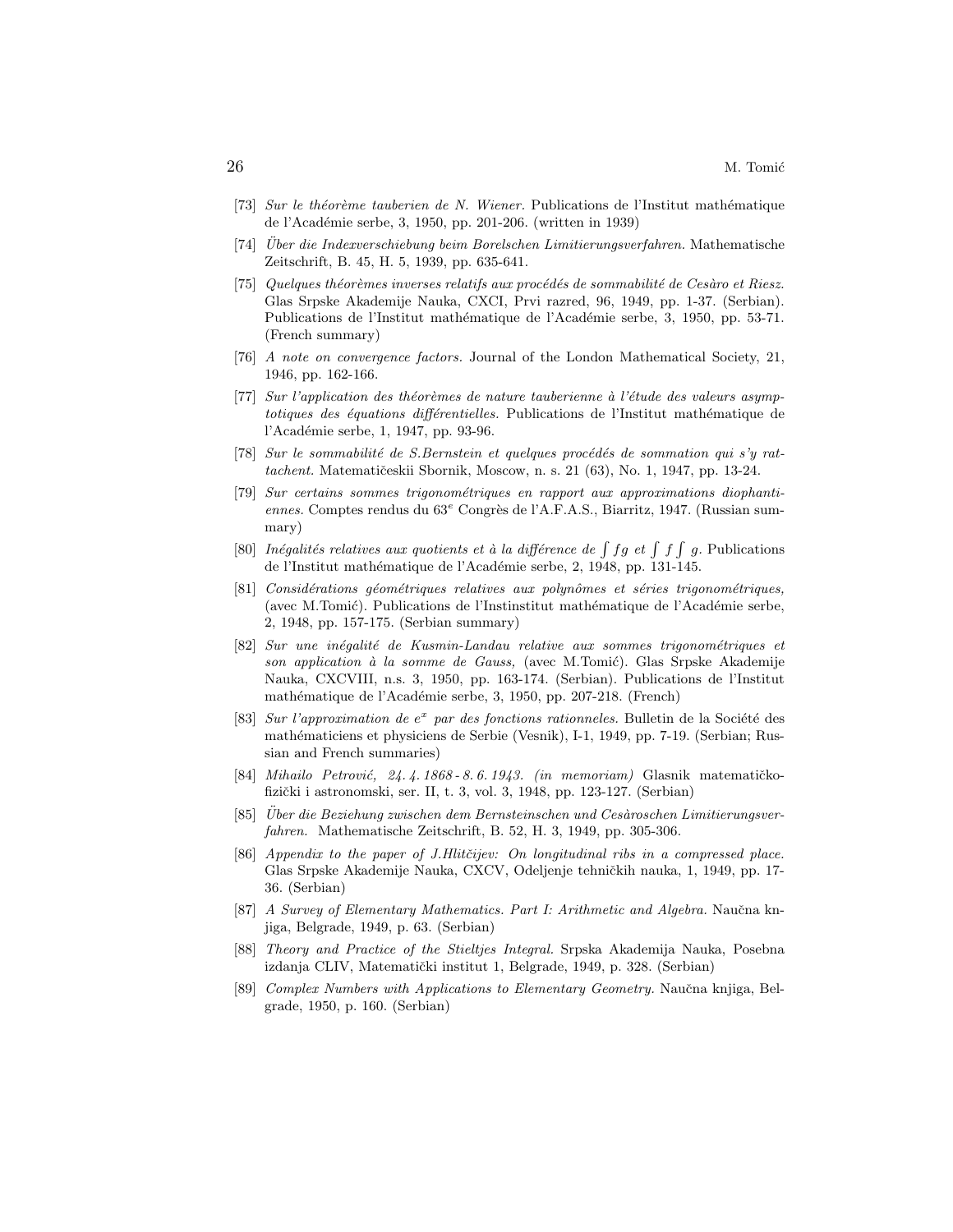- [90] Eine elementare Herleitung des Desarguesschen Satzes aus dem Satze von Pappos-Pascal. Elemente der Mathematik, 5, 1950, pp. 9-10.
- [91] Komplexe zahlen in der elementar geometrie. Bulletin de la Societé des mathématiciens et des physiciens de Macedonie (Skopje), t. 1, 1950, pp. 55-81. (Serbian; German summary)
- [92] Complément à un théorème de Hadwiger. Glas Srpske Akademije Nauka, CXCVIII, n.s. 3, 1950, pp. 149-161. (Serbian; French summary). Commentarii mathematici helvetici, 25, 1951, pp. 64-70. (French)
- [93] Sur certains cas particuliers du premier théorème de la moyenne. Bulletin de la Société des mathématiciens et physiciens de Serbie (Vesnik), I, 3-4, 1949, pp. 83-103. (Serbian; French summary)
- [94] Le développement et l'importance de la théorie des séries divergentes dans l'analyse  $mathématique$ . Comptes rendus du  $1<sup>er</sup>$  congrès des mathématiciens et physiciens de Yougoslavie, Bled, 1949, pp. 3-23. (Serbian; French summary)
- [95] Sur la formule des accroissements finis. Zbornik radova Srpske akademije nauka, 7, Matematički institut, 1 (Recueil des Travaux), 1951, pp. 119-124. (Serbian; French summary)
- $[96]$  Sur une interprétation de la convergence de M.Milanković relative aux séries géométriques. Zbornik radova Srpske akademije nauka, 7, Matematički institut, 1 (Recueil des Travaux), 1951, pp. 125-134. (Serbian; French summary)
- [97] Uber die asymptotische Formel für die Legendresche Polynome, (mit M.Tomić). Zbornik radova Srpske akademije nauka, 7, Matematički institut, 1 (Recueil des Travaux), 1951, pp. 64-72. (Serbian; German summary)
- [98] Problems and exercises. Bulletin de la Société des mathématiciens et physiciens de Serbie (Vesnik), I, 1949. (Serbian)
- $[99]$  Sur une notion de continuité régulière avec application aux séries de Fourier. Proceedings of the International Congress of Mathematicians, Cambridge, USA, 1950, I, pp. 416.
- [100] Sur certains d´eveloppements asymptotiques avec application aux polynomes de Legendre. Publications de l'Institut mathématique de l'Académie serbe, 4, 1952, pp. 69-88.
- [101] Ein Satz ¨uber die Abschnitte einer Potenzreihe. Mathematische Zeitschrift, B. 56, H. 2, 1952, pp. 219-222.
- [102] Sur les m´ethodes d'extrapolation des suites temporelles stationnaires. Rapport présenté au CCIR, Genève, 1952, p. 13.
- [103] Sur la sommation des séries de Fourier, (avec M.Tomić). Glas Srpske Akademije nauka, CCVI, n.s. 5, 1953, pp. 89-126. (Serbian; French summary)
- [104] Uber das asymptotische Verhalten der Folgen die durch Iteration definiert sind. ¨ Zbornik radova Srpske akademije nauka, 25, Matematički institut, 3 (Recueil des Travaux), 1953, pp. 45-60. (Serbian; German summary)
- $[105]$  Remarque relative à la sommation des séries de Fourier par le procédé de Nörlund. Proceeding of the International Congress of Mathematicians, Amsterdam, Vol. II. (abstract) pp. 126-127. Publications Scientifique de l'Université d'Alger, série A: Sciences math. vol. I, fasc. I, 1954, pp. 6-13.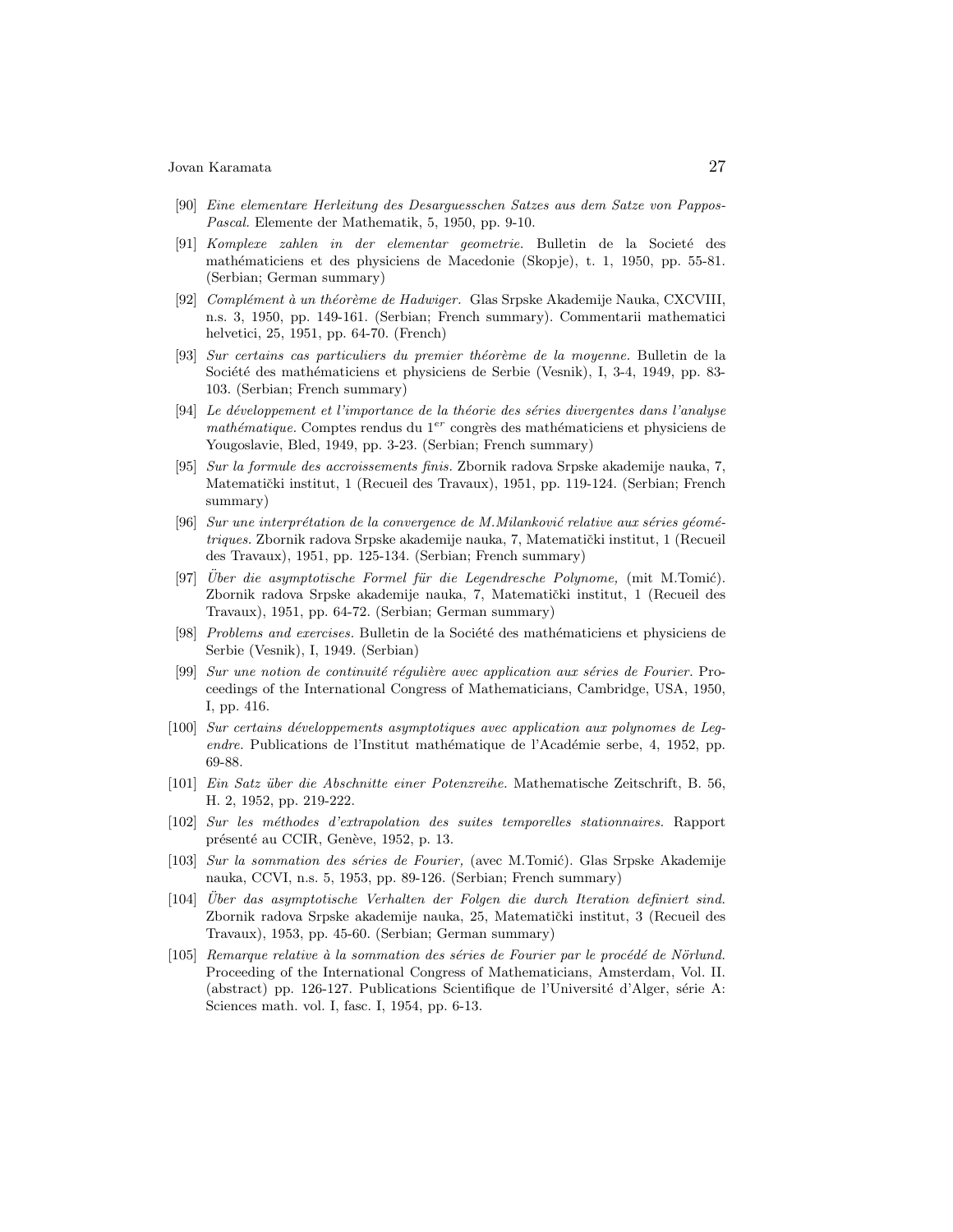- [106] Sur un lemme de Mertens relatif aux nombres premiers. Comptes rendus du 79<sup>e</sup> Congrès des Sociétés savantes, Alger, 1954, pp. 277-284.
- $[107]$  Evaluation élémentaire des sommes typiques de Riesz de certaines fonctions arithmétiques. Publications de l'Institut mathématique de l'Académie serbe, 7, 1954, pp. 1-40.
- [108] Suite de fonctionelles linéaires et facteurs de convergence des séries de Fourier. Journal de Mathématiques pures et appliquées, 35, 1956, pp. 87-95.
- [109] Sur la sommation des séries de Fourier des fonctions continues, (avec M.Tomić). Publications de l'Institut mathématique de l'Académie serbe, 8, 1955, pp. 123-138.
- $[110]$  Démonstration d'une propriété du coéfficient collectif de corrélation, (avec B.Ivanović). Statistička revija, 5, no. 4, 1955, pp. 309-313.
- [111] Sur la majorabilité C des suites de nombres réels, (avec P.Erdős). Publications l'Institut mathématique de l'Académie serbe, 10, 1956, pp. 37-52.
- [112] Fonctions à comportement régulier et l'intégral de Frullani, (avec S. Aljančić). Zbornik radova Srpske akademije nauka, 50, Matematički institut, 5 (Recueil des Travaux), 1956, pp. 239-248. (Serbian; French summary)
- $[113]$  Introduction à une théorie de la croissance des fonctions réelles. Mathematikai Lapok, 7, 1956, pp. 207-211. Bulletin mathématique de la Société des sciences mathématiques et physiques de Roumanie,  $1(49)$ , no. 3, 1957, pp. 295-302.
- [114] Sur les inversions asymptotiques des produits de convolutions. Glas Srpske Akademije nauka, CCXXVIII, n.s. 13, 1957, pp. 23-59. (Serbian). Bulletin de l'Académie serbe des sciences, Série A: Sciences mathématiques, t. 20, 1957, pp. 11-32. (French summary)
- $[115]$  Sur les facteurs de convergence uniforme des séries de Fourier. Revue de la Faculté des Sciences de l'Université d'Istambul, Série A, 22, 1957, pp. 35-43.
- $[116]$  Sur les procédés de sommation intervenant dans la théorie des nombres. Colloque sur la théorie des suites tenu à Bruxelles 1957, Paris et Louvain, 1958, pp. 12-31.
- $[117]$  Divergence de la série harmonique d'après Mengoli (1650). L'Enseignement Mathématique, 5 (2), 1960, pp. 86-88.
- [118] Sur les systèmes numériques de Cantor. Zbornik radova Srpske akademije nauka, 69, Matematički institut, 8 (Recueil des Travaux), 1960, pp. 1-8. (Serbian; French summary)
- [119] Complément aux théorèmes de Schur et Toeplitz, (avec B.Bajšanski). Publications de l'Institut mathématique de l'Académie serbe des sciences et beaux-arts, 14, 1960, pp. 109-114.
- [120] On some solutions of the differential equation  $y''(x) = f(x)y^{\lambda}(x)$ , (with V.Marić). Annual review of the Faculty of Arts and Natural Science, Novi Sad, 5, 1960, pp. 415-424. (Serbian summary)
- [121] Sur quelques problèmes posés par Ramanujan. Journal of the Indian Mathematical Society, vol. 24, nos. 3-4, 1960, pp. 343-365.
- [122] On the distribution of intersections of diagonals in regular polygons. Mathematics Research Center, Technical Summary Report, No. 281, Madison, 1961. Studies in Mathematical Analysis and Related Topics: Essays in Honor of George Pólya, Stanford, 1962, pp. 170-174.